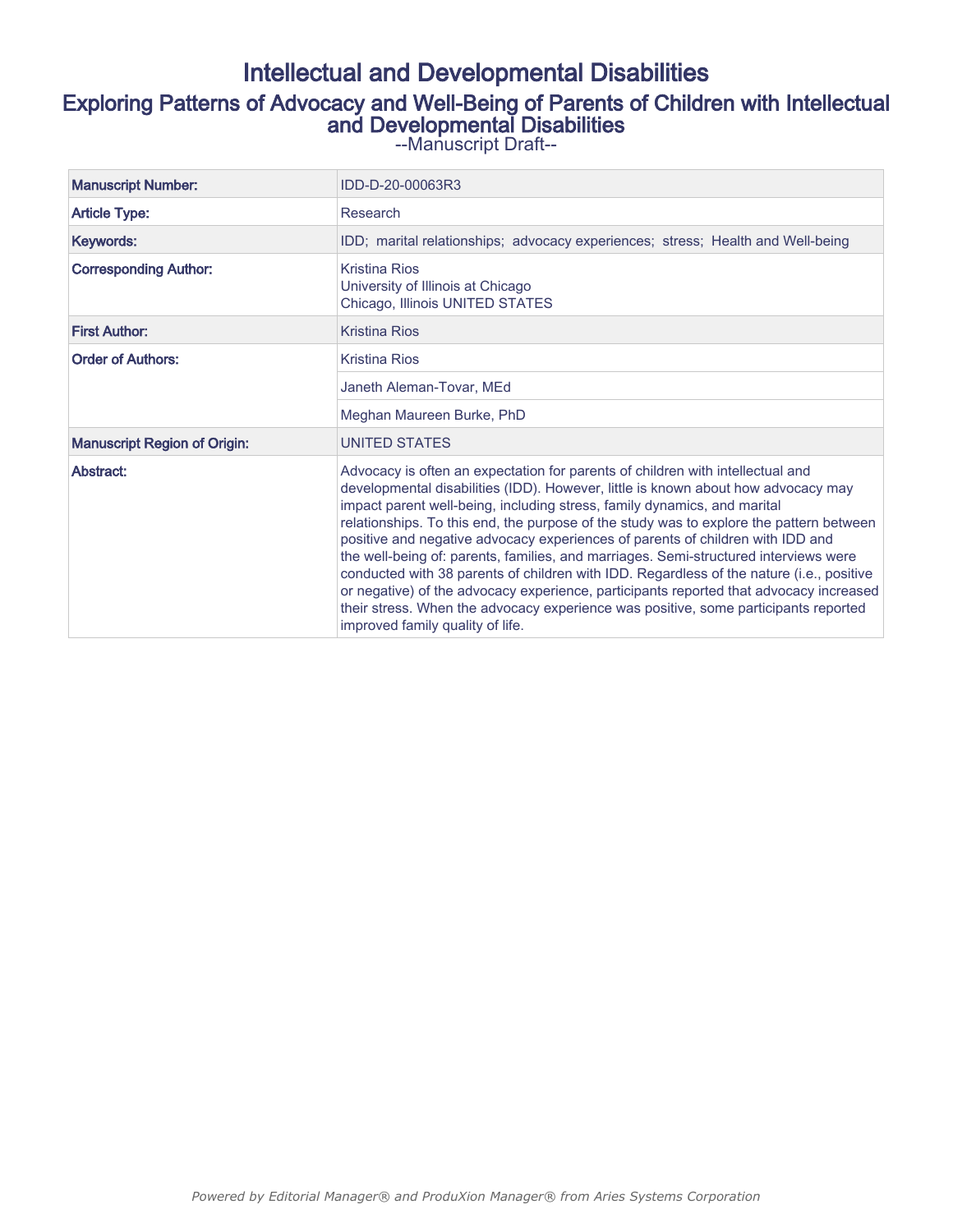Exploring Patterns of Advocacy and Well-Being of

Parents of Children with Intellectual and Developmental Disabilities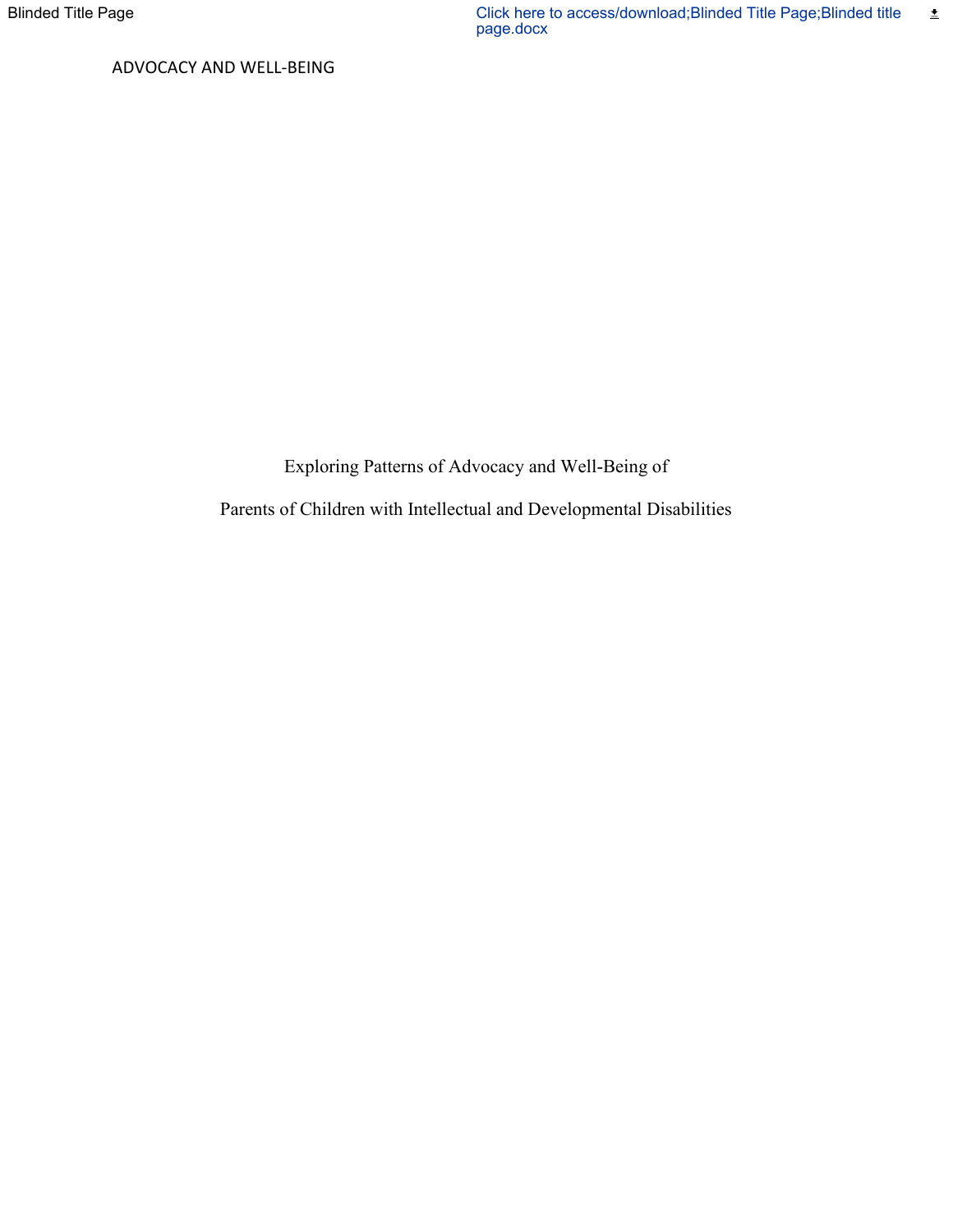## Abstract

Advocacy is often an expectation for parents of children with intellectual and developmental disabilities (IDD). However, little is known about how advocacy may impact parent well-being, including stress, family dynamics, and marital relationships. By exploring the effects of advocacy on well-being, interventions can be implemented to support both the advocacy and well-being of parents of children with IDD. To this end, the purpose of the study was to explore the pattern between positive and negative advocacy experiences of parents of children with IDD and the well-being of: parents, families, and marriages. Semi-structured interviews were conducted with 38 parents of children with IDD. Regardless of the nature  $(i.e.,$  positive or negative) of the advocacy experience, participants reported that advocacy increased their stress. When the advocacy experience was positive, some participants reported improved family quality of life. Also, regardless of the nature of the advocacy experience, some participants reported feeling frustration within their marital relationships. Implications for future research and practice are discussed.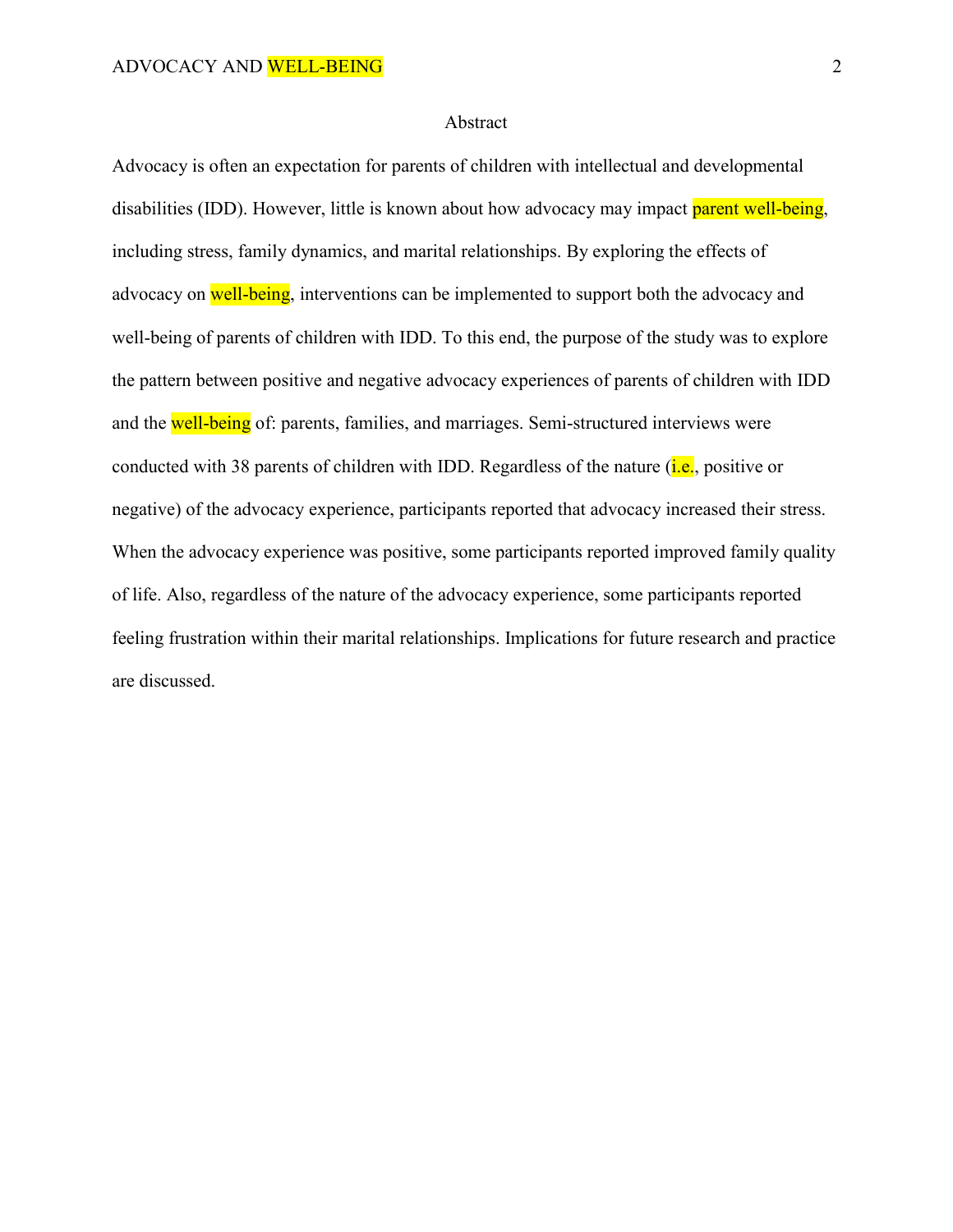#### **Exploring Patterns of Advocacy and Well-Being of**

### **Parents of Children with Intellectual and Developmental Disabilities**

The Individuals with Disabilities Education Act (2004) emphasizes the importance of parent involvement as an essential component of the special education process for children with intellectual and developmental disabilities (IDD). In addition, advocacy is an expectation for parents of children with disabilities (Trainor, 2010). Notably, advocacy can help families access needed services for their children with IDD (Burke et al., 2016; Cohen, 2013). Parent advocacy can be characterized in many ways, but ultimately the purpose of advocacy is to yield a desired outcome for the individual one is advocating for (Wolfersberger, 20001; Turnbull et al., 2016). Advocacy can be proactive or reactive (Turnbull et al., in press). Regarding the former, a parent may advocate to prevent conflict. With respect to the latter, a parent may advocate in response to their child not receiving a needed service.

The vast majority of research about advocacy focuses on the effect on the child (Turnbull et al., 2016). However, when parents advocate, there may be an impact on parent well-being. For example, advocacy may increase maternal stress (Burke & Hodapp, 2014) and reduce family quality of life (Wang et al., 2004). In a study of 16 Latina mothers of children with autism spectrum disorder (ASD), all participants reported that advocacy was stressful (Rios et al., in press). However, it is unclear how the nature of the advocacy experience  $(e.g.,\text{ positive or})$ negative) may relate to parent **well-being** including stress, and familial and marital relationships. Such constructs are important as parents of children with (versus without) IDD report worse family quality of life (Blacher et al., 2005; Magaña & Smith, 2008) and less marital satisfaction (Risdal & Singer et al., 2004). The purpose of this study was to explore the pattern between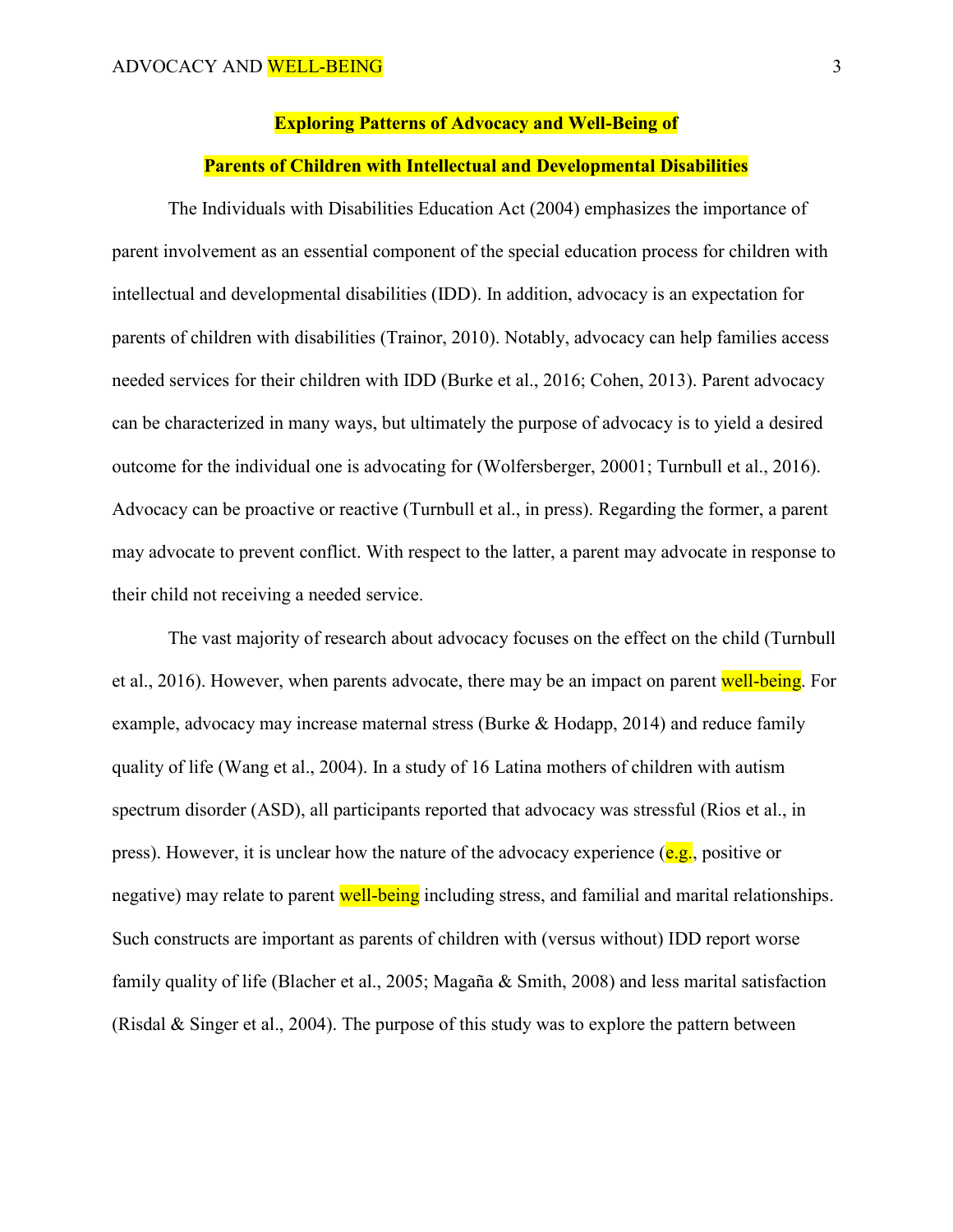positive and negative advocacy experiences and the well-being of parents, families, and marriages.

Advocacy experiences may affect parent well-being. Among parents of children with IDD, the bulk of research about parent well-being has focused on stress. Compared to parents of children without IDD, parents of children with IDD experience greater stress (Hayes & Watson, 2013). Parenting stress, and, more broadly, well-being is important. When parents are less stressed, they may have the energy to access services for their children with IDD (Geenen et al., 2003; Trainor, 2010). However, when parents are stressed, they are more likely to have less effective parenting strategies (e.g., parent's ability to structure an organized home environment; Coldwell et al., 2006). Although most research has focused on child maladaptive behavior as a predictor of parenting stress ( $e.g.,$  Neece et al., 2012), some extant research has found that parent advocacy can contribute to parenting stress (Burke & Hodapp, 2014). However, such research has not examined whether the type of advocacy experience  $(e.g.,$  if the parent has a positive advocacy experience leading to a successful outcome or a negative experience which does not lead to the intended outcome) relates to parent well-being. It is important to better characterize the relation between the type of advocacy and parent well-being to identify ways to improve parent advocacy experiences.

Further, it is important to explore the pattern between family well-being and parent advocacy experiences. Within the past decade, research has begun to examine family qualify of life (*i.e.*, positive social involvement and opportunities to achieve personal potential, Wang et al., 2004), which offers a more balanced understanding of the positive and negative aspects of raising a child with IDD (Kyzar et al., 2016). Although limited, research suggests there is a negative pattern between advocacy and family quality of life. In a sample of 104 parents of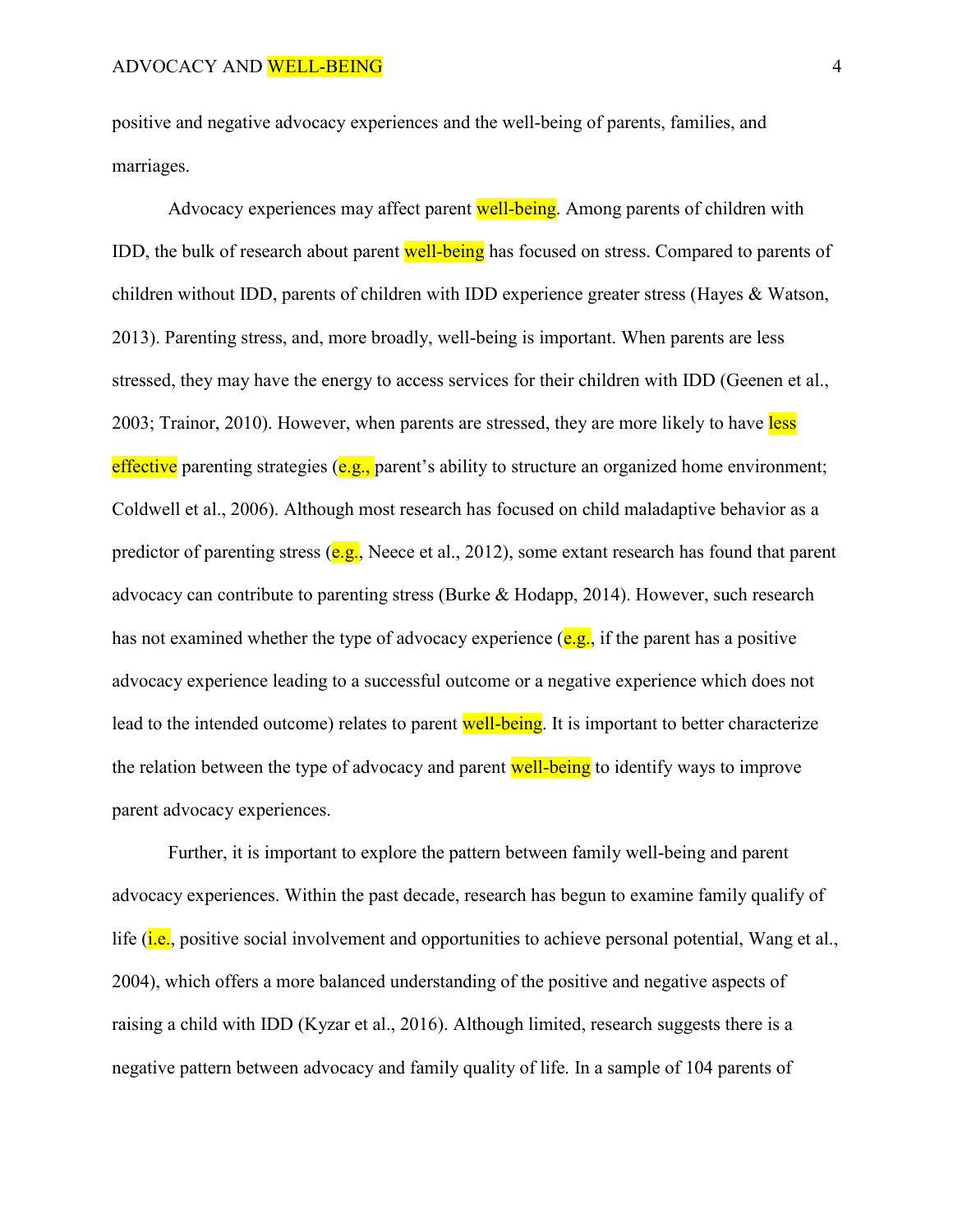children with IDD, Wang and colleagues (2004) examined advocacy, family quality of life, and stress. They found that advocacy caused stress for parents of children with IDD and negatively impacted family quality of life. However, they did not examine whether the nature of the advocacy experience related to family well-being.

Notably, while the primary goal of advocacy is to ensure access to services and supports for the child with IDD (Turnbull et al., 2016), no empirical research has directly examined whether advocacy impacts marital relationships. Research suggests that having a child with IDD can add stress to the marital relationship (Gerstein et al., 2009). Poor quality marital relations have negative implications for the child with IDD and their family. In a study of families of children with ASD, when marital quality was poor, parents were significantly more prone to depression and their children demonstrated greater behavior problems (Langley et al., 2017). To develop interventions to improve marital quality, it is important to parcel out the stressors to the marital relationship. Although the marital relationship was not directly examined, Rios and colleagues (2020) found that mothers of children with IDD often felt unsupported by their husbands in their advocacy efforts. Conversely, mothers who brought their spouses to individualized education program (IEP) meetings reported less stress. Research is needed to directly explore the potential pattern between advocacy and marital relationships.

Advocacy is critical for parents of children with IDD. Yet, little research has examined the relationship between advocacy and well-being. By exploring the pattern between advocacy and well-being, interventions can be developed and tested to support both the advocacy and wellbeing of parents of children with IDD. Using qualitative interviews, this study had three research questions: Among parents of children with IDD, (1) how do parents report the effects of their advocacy on their well-being?; (2) how do parents report the effects of their advocacy on their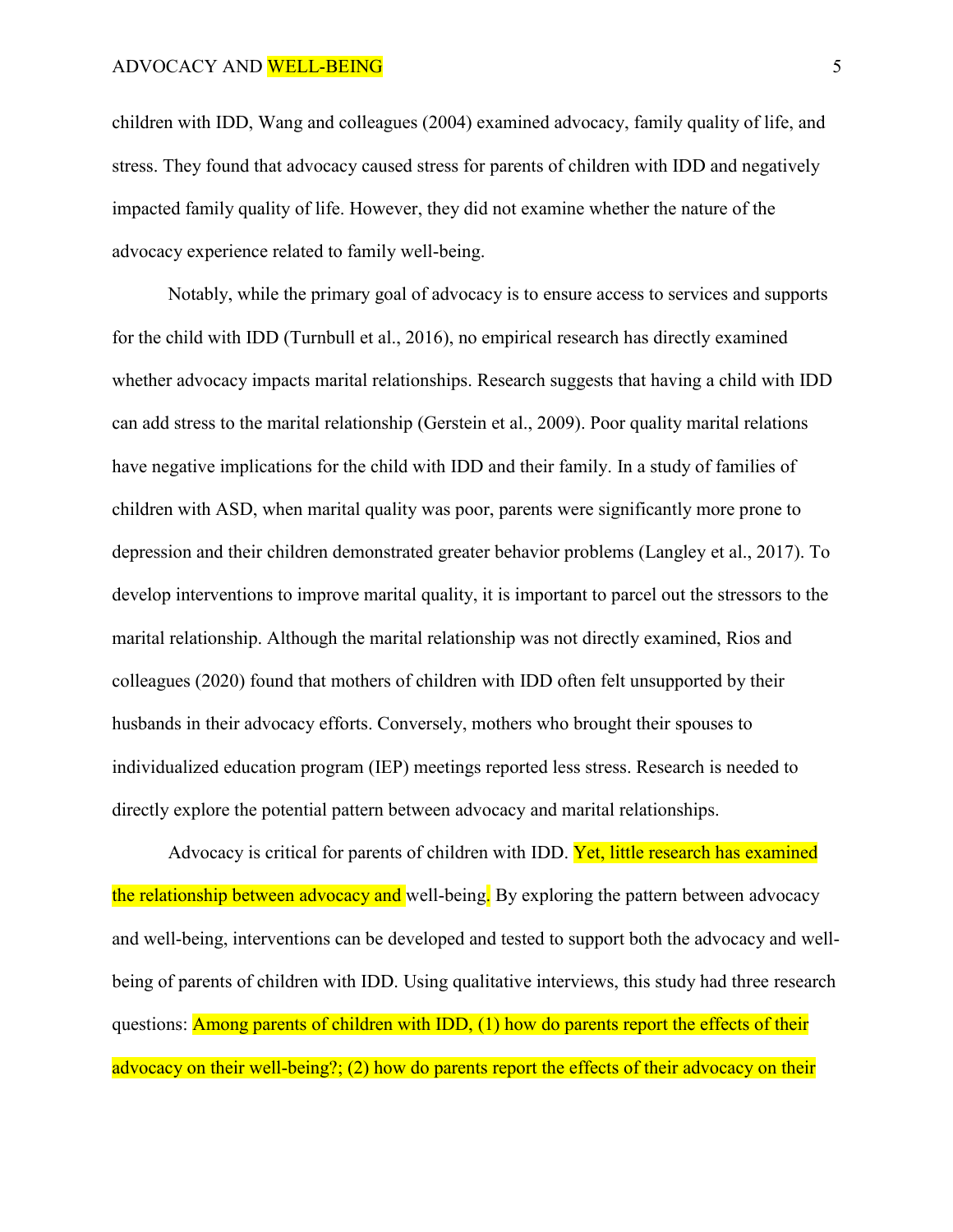family well-being?; and (3) how do parents report the effects of their advocacy on their marital relationships?.

## **Method**

### **Participants**

This study included 38 parents of children with IDD. Inclusionary criteria required participants to be older than 18 years of age and have advocated for their child with IDD. The mean age of the participants was 46.68 (*SD* = 9.98 years). Regarding educational background, most (73.6% or  $n = 28$ ) participants completed college. Altogether, 30% of participants reflected minority backgrounds. Specifically,  $21\%$  ( $n = 8$ ) of participants were Latina,  $7\%$  ( $n = 3$ ) of participants were Black, and  $2\%$  ( $n = 1$ ) were Asian. On average, the children of the participants were 12.04 years of age  $(SD = 4.60$ , range from 3.5 to 20). Participants reflected three states in the United States. Notably, two of the participants chose to conduct their interview in Spanish; the remaining interviews were conducted in English. See Table 1.

## **Recruitment**

Participants were recruited through a variety of methods, including social media, wordof-mouth and email. Additionally, we collaborated with Parent Training and Information Centers (PTIs) and parent support groups in Illinois; these agencies shared the recruitment flyer with their constituencies. All recruitment materials were available in English and Spanish. Each participant received a \$30 gift card after completing the interview and a \$10 gift card after completing the member check (i.e., participant validation of the interview). There were no predetermined criteria for the number of participants; recruitment was ongoing until saturation was reached as indicated by the redundancy of themes (Bowen, 2008).

## **Procedures**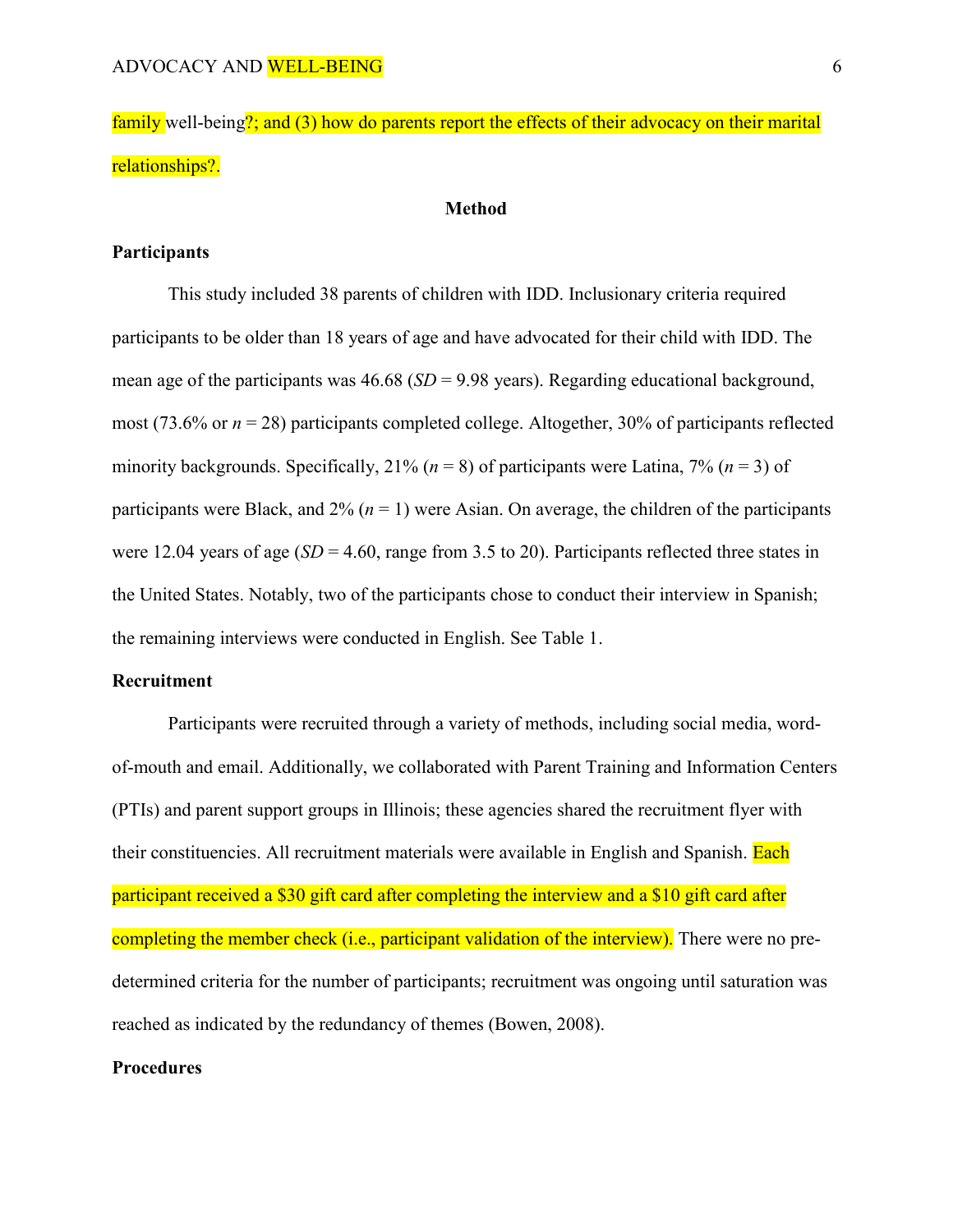Prior to conducting the interviews, this study was approved by the University Institutional Review Board. Interested individuals contacted the research team. During the screening, we asked individuals whether they met the inclusionary criteria. If they met the criteria, we explained the consent form. Data were collected in two ways: a demographic questionnaire and a semi-structured interview protocol. Participants were given the option of completing the interview in-person or over the phone; all participants chose the phone. Research has indicated that in-person and phone interviews may generate the same results (Sturges & Hanrahan, 2004). The demographic questionnaire collected information about each participant including their: age, gender, race, occupation, and number of children with and without disabilities.

The interview protocol was developed based on literature about special education advocacy (e.g., Trainor, 2010; Turnbull et al., 2016) and parent well-being (e.g., Burke  $\&$ Hodapp, 2014; Wang et al., 2004). After developing the initial interview protocol, to evaluate the validity and composition of the interview questions, experts in qualitative methodology and special education advocacy as well as 10 parents of children with disabilities reviewed the protocol and provided feedback. Based on their feedback, minor revisions were made  $(e.g., small)$ wording changes, revising the order of questions). The revision was then piloted with two parents of children with disabilities in English and Spanish, respectively. Following the pilot, additional small wording changes were made to the protocol. See Appendix A for the protocol. Notably, each participant described one positive experience and one negative experience.

Prior to beginning the interview, each interviewer introduced herself, her personal and professional relation to disability and advocacy and the purpose of the study. Notably, each author has a personal and professional connection to disability thereby facilitating rapport and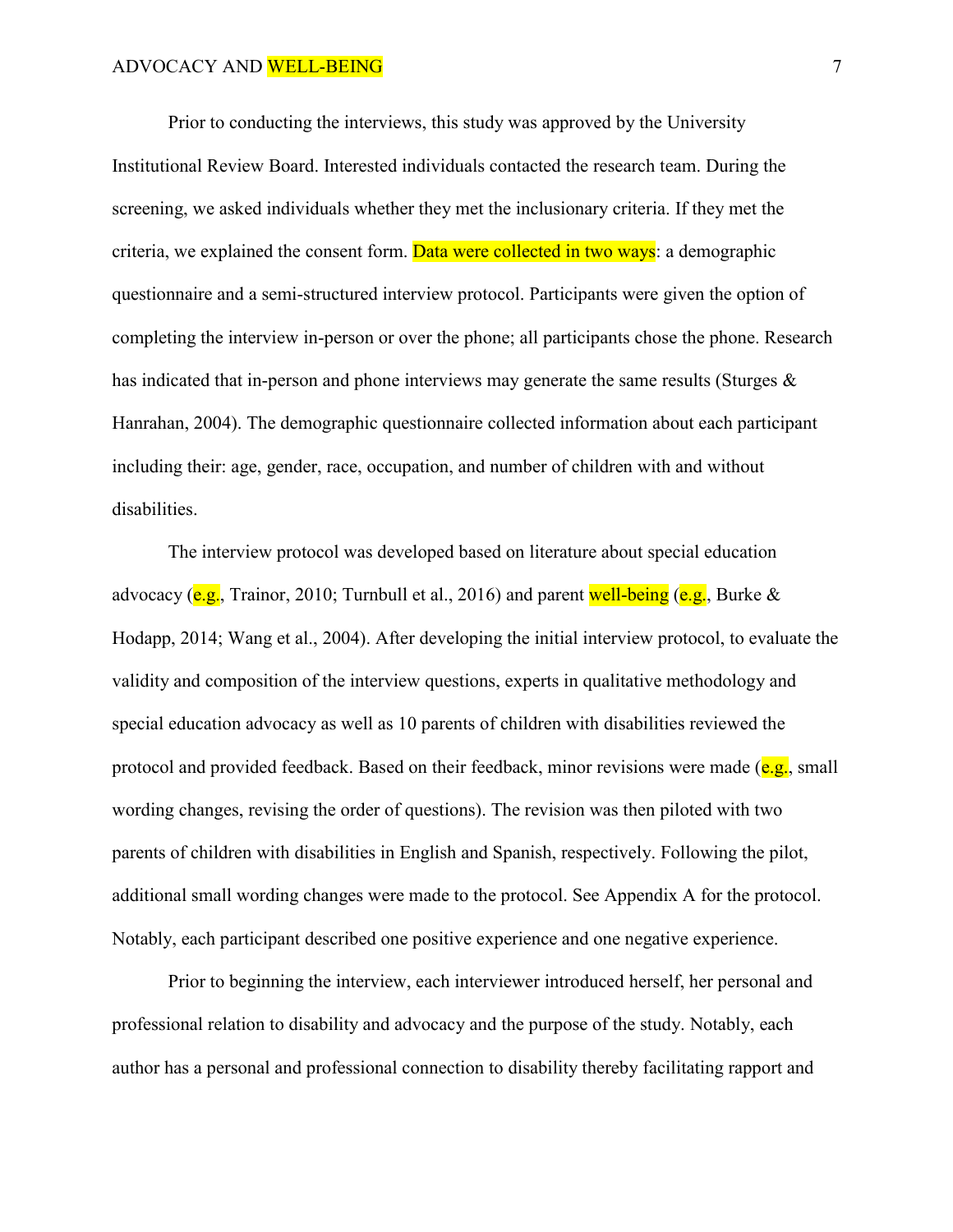trust with the participants (O'Toole, 2013). Specifically, at the beginning of each interview, the interviewers disclosed their backgrounds as special education teachers as well as family members of individuals with disabilities. The interviewer received informed consent before beginning the interview. Then, to build trust, the interviewer reminded the participant of their anonymity to help them feel comfortable sharing their advocacy experiences.

Each interview lasted between 23 and 90 min  $(M = 54.30; SD = 18.49)$ . All interview questions were asked to each participant. During the interviews, descriptive field notes were taken ( $e.g.,$  the interviewer recorded the tone of the participant). Reflective field notes were also taken, documenting the insights of the interviewer. At the end of each interview, the interviewer summarized the interview to conduct an initial level of member checking. All interviews were audio recorded and transcribed verbatim, for a total of 515 single-spaced pages of transcripts  $(i.e., 258.855$  words). The authors then listened to the recordings along with each transcript to correct any errors.

**Translation.** First, each interview was transcribed verbatim by the second author with the assistance of the third author—both authors are native Spanish speakers. After each interview was transcribed, the interviews conducted in Spanish were back translated into English. The second author then compared the transcript with the Spanish audiotape. The forward/back translation is a commonly used method with interviews recorded in another language to ensure the quality and accuracy of each interview (Brislin, 1970). The second author checked each transcript for accuracy by listening to the audio recording while she read the transcript.

## **Data Analysis**

We utilized constant comparative analysis (Glaser & Strauss, 1967) and emergent coding (Patton, 2002) to code the interview transcripts and field and reflective notes. Two research team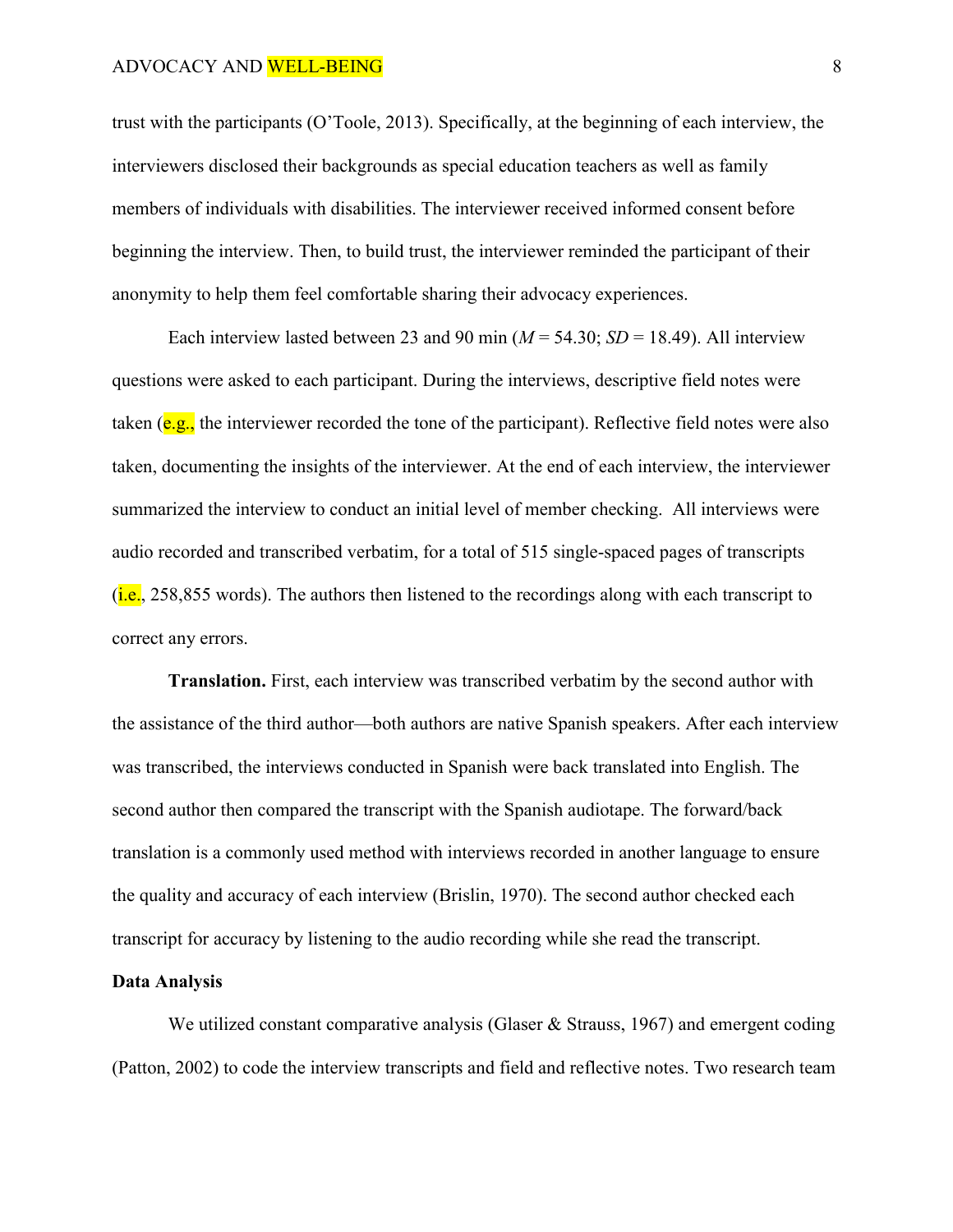members independently coded the positive advocacy experiences and two research team members independently coded the negative advocacy experiences. For the purpose of this study, "positive" advocacy experiences were characterized as "successful" outcomes for the child. "Negative" advocacy experiences were characterized as "unsuccessful" outcomes for the child. First, we read each transcript multiple times to familiarize ourselves with the data (Tesch, 1990). Then, using a line-by-line approach, we coded all text related to advocacy experiences and wellbeing. Each piece of **data were** compared with the other data (Creswell, 2003), highlighted, and annotated with a specific phrase. Each new piece of **data were** then compared with previously coded data to check if the new **data were** considered a new idea or can be coded as an existing code. Once all data were coded, each set of two research team members created a codebook for positive and negative advocacy experiences, respectively. Then, each pair of team members used the codebook to re-examine the data. During this process, we determined whether new codes should be added to the codebooks. Using the codebook, we found 64 codes. We compared codes to discuss any possible issues or necessary clarifications. After checking the codes, the codes were grouped into categories and organized into themes grounded in the data. After all of the transcripts and notes were coded, we discussed the similar and different themes for positive and negative advocacy experiences with respect to each research question. To measure and ensure reliability, we met to discuss and compare findings. We used Miles, Huberman & Saldaña's (2014) intercoder agreement formula to reach 100% consensus. All disagreements were resolved through discussion until we reached consensus. To minimize bias, the authors kept detailed field notes throughout the research process (Maxwell, 2005). The first and third authors listened to the audio recordings of each interview to ensure the notes were accurate and to avoid bias. To search for additional biases and ensure the findings accurately reflected the participant's perspectives,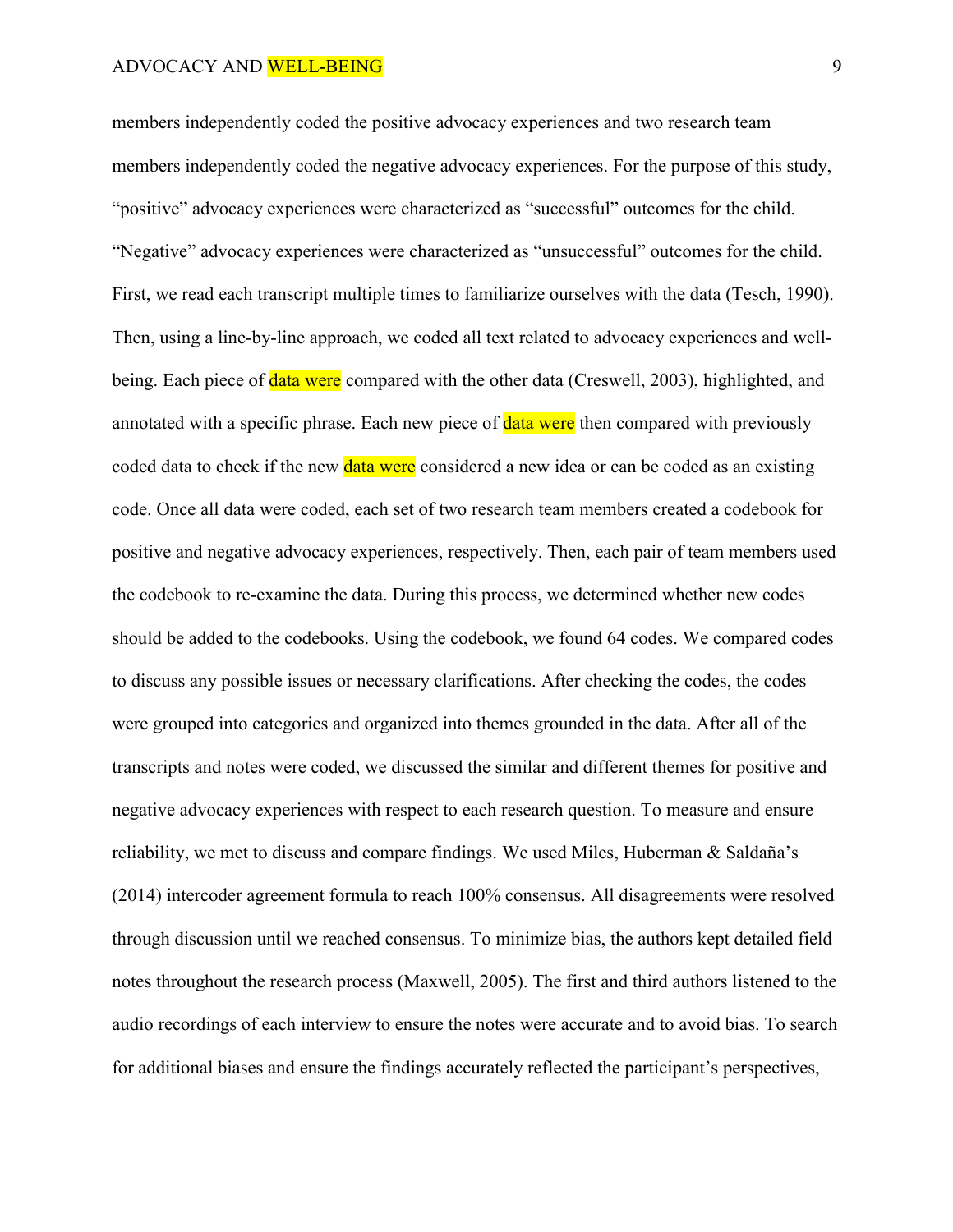we listened to the audio recordings multiple times and took detailed notes. Finally, the second author consulted with co-authors regularly.

# **Credibility and trustworthiness**

This study met several of the quality indicators for trustworthiness (Brantlinger et al., 2005). In addition to conducting brief member check (Level One) at the end of each interview, we also conducted a Level Two member check. Specifically, after each interview was transcribed and coded, participants were emailed a summary of their individual interview and asked to validate, add or make changes to their individual summaries. We received responses from all participants; no major changes were suggested. By providing member checking, participants were able to assess the validity of the findings (Guba & Lincoln, 1989). In addition to the member checks, we debriefed with one another throughout data collection and data analysis. Notably, detailed interview notes were used to further ensure the trustworthiness of the findings. Further, to refine themes, we searched for negative cases during data analysis (Brantlinger et al., 2005). We also conducted triangulation by comparing the field and reflective notes, demographic questionnaire data, and transcripts.

### **Findings**

Regardless of the nature  $(i.e.,$  positive or negative) of the advocacy experience, participants reported that advocacy increased their stress. When the advocacy experience was positive, some participants reported improved family quality of life. Also, regardless of the nature of the advocacy experience, some participants reported feeling frustration within their marital relationships.

#### **Pattern Between Advocacy and Parent Well-being**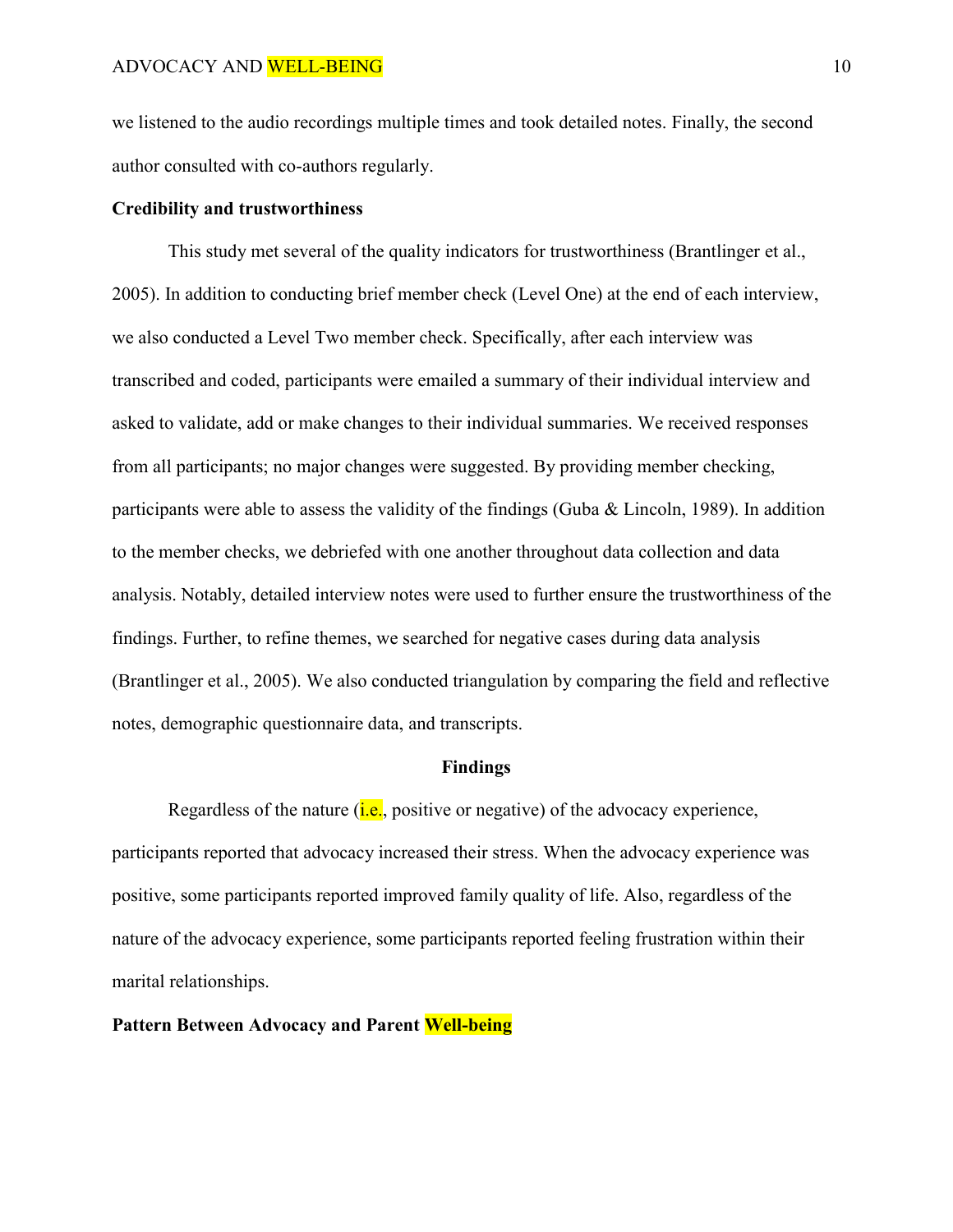Regardless of the nature of the advocacy experience, some participants reported feeling anger and stress. Regarding only negative advocacy experiences, some participants reported feeling depressed. Conversely, only with respect to positive advocacy experiences, some participants reported feeling happy and/or peaceful.

# *Anger*

For both positive and negative advocacy experiences, various participants  $(n = 23)$ reported feeling anger. Bianca successfully advocated for her nine-year-old son with multiple disabilities to continue to receive occupational therapy and speech therapy. While Bianca was ultimately successful in advocating for her son, she stated that the advocacy took too long to be successful. While her son ultimately received appropriate services, the length of the advocacy process angered her: "I was so angry. I was so stressed out that I couldn't sleep at night. I mean, it was just so upsetting. It was one of the most stressful time of my life that they [school personnel] were just willing to give up on him [son]." After her unsuccessful advocacy experience, Catherine felt angry because school personnel called Catherine daily to pick up her son because of his behavior. Catherine requested behavioral supports for son but her advocacy was unsuccessful. This experience made Catherine angry because she felt the school was not providing her son with the necessary supports to be successful in the classroom. Because the school would not consider her requests for behavioral supports, Catherine decided homeschooling her son was appropriate. Catherine further stated, "With the negative experience, we [parents] were really angry."

## *Stress*

Many participants  $(n = 11)$  reported stress when advocating for their children during positive *and* negative advocacy experiences. Ariana, the mother of a 20-year-old with a learning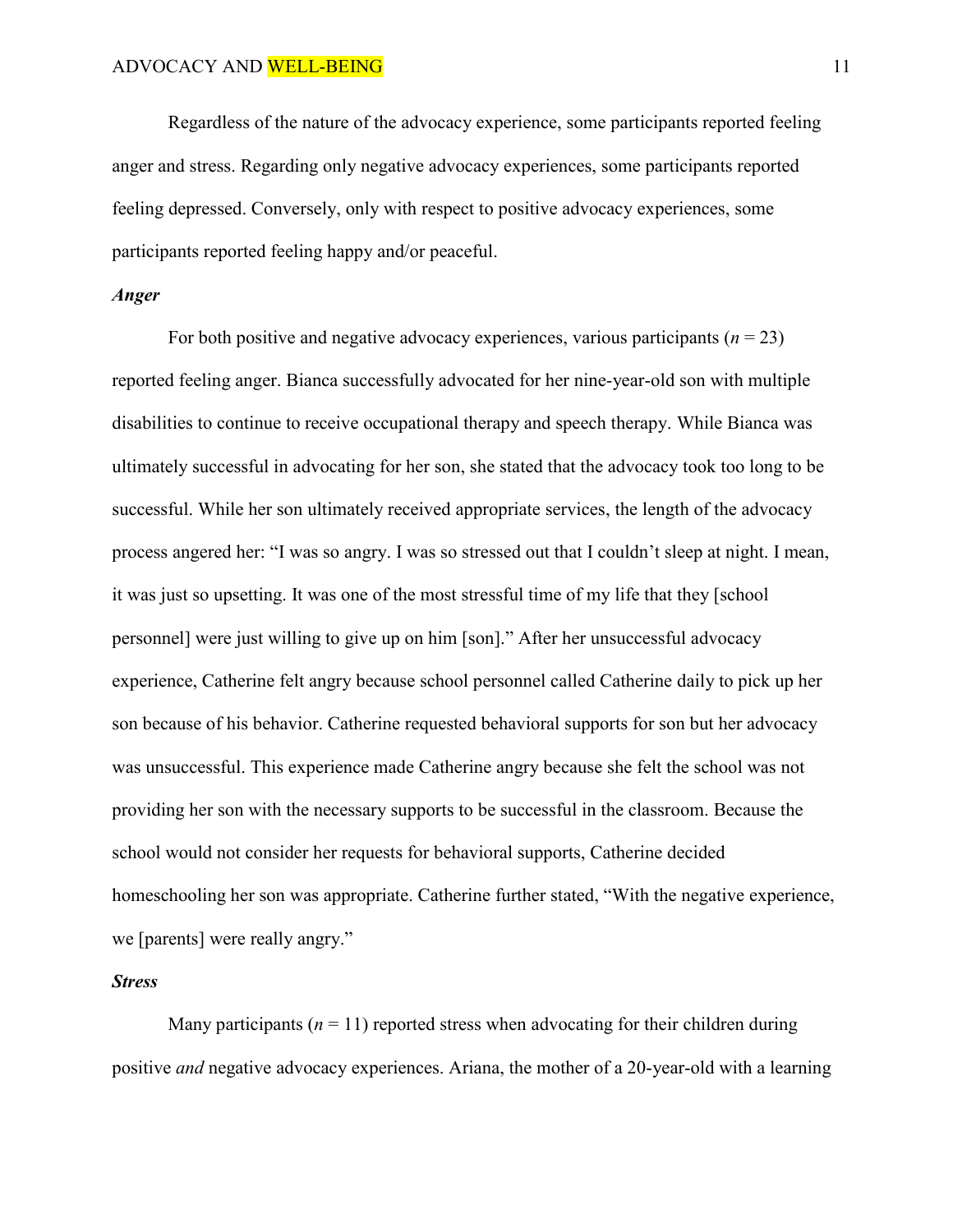disability, recalled advocating for her son. She advocated for an educational consultant to help her son learn to read. While she was successful in her advocacy, this positive advocacy experience was stressful. Ariana reported, "The educational consultant often refers to me as having post-traumatic stress disorder from the experience in the grade school. It was horrible. Just constant battling to try to get him what he needed…it was a stressful household." With regard to a negative advocacy experience, Stephanie unsuccessfully advocated for her daughter with ADHD to have an IEP goal addressing executive functioning. The team disagreed with Stephanie's proposed goal. When describing the effect of this advocacy on her well-being, Stephanie reported, "I just think I'm really tired. I'm really overwhelmed and I'm stressed."

### *Depressed*

In regards to negative advocacy experiences, some participants  $(n = 8)$  reported feeling depressed. In middle school, Norma unsuccessfully advocated for her son with ASD to receive a one-on-one aide. Because her advocacy was ineffective, Norma reported feeling depressed: "I think I'm in this low state of depression. I think my quality of life was lessened from this whole experience of having a special needs kid." Similarly, Brittni, the mother of a 3-year-old with ASD, reported unsuccessfully advocating for physical therapy. After each advocacy effort, Brittni's daughter was denied physical therapy. She reported, "It's very draining—just takes up all my day trying to call in between my work hours, on my lunch break trying to get in that phone call to get my daughter her needed services …it is depressing and sad all the time." *Happy* 

Only with respect to positive advocacy experiences, some participants  $(n = 6)$  reported being "happy". Toni successfully advocated for her son with ID to receive compensatory speech services after her son's speech therapist was absent for several months. Toni stated, "I was just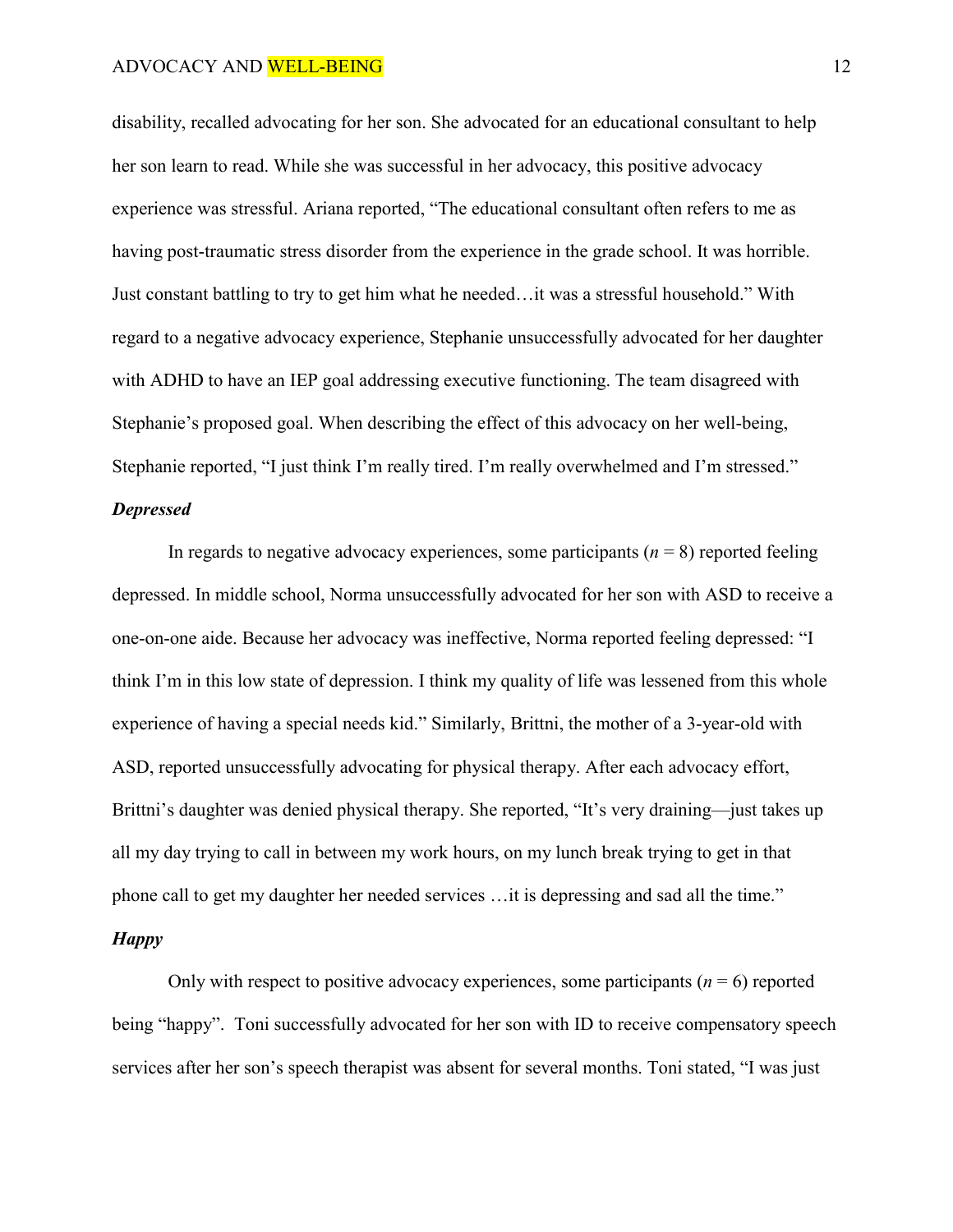happy that he [son] was getting the services that he was entitled to here [at school]." Similarly, Catherine, the mother of an eight-year-old son with ASD and ADHD, successfully advocated for a change of placement. After moving her son to a different school, both Catherine and her son were happy: "I'm happy because of the new parents, new kids—I think it's an excellent program. He's [son] happy." Thus, when their advocacy yielded the desired outcome, some participants reported being "happy".

# **Pattern between Advocacy and Family Well-being**

For some participants, regardless of the nature of the advocacy, participants reported that advocacy increased stress within their families. Notably, for some participants, only positive advocacy experiences yielded positive effects on family well-being.

## *Advocacy Increased Family Stress*

Some participants  $(n = 13)$  reported that positive and negative advocacy experiences negatively impacted their family well-being. Specifically, participants reported advocacy created stress for their families. Linda, the mother of a son with ASD, recalled advocating for her son to be evaluated for an IEP. Linda and her husband hired an attorney to assist in their advocacy. While Linda was successful in receiving an evaluation, her advocacy was stressful for the family; she reported, "We [family] were stressed. It was hard. It was just very difficult to see your kid struggle…and not get any answers from anybody even when we were trying to ask [for help]." Some participants described that negative advocacy experiences stressed the family. Maria, the mother of three children with ASD, reported unsuccessfully advocating for a change of placement. Instead of her son being moved to a smaller classroom, he was moved to a larger classroom in another district. The move was stressful for her family. She reported, "It's very stressful being around here [my home]."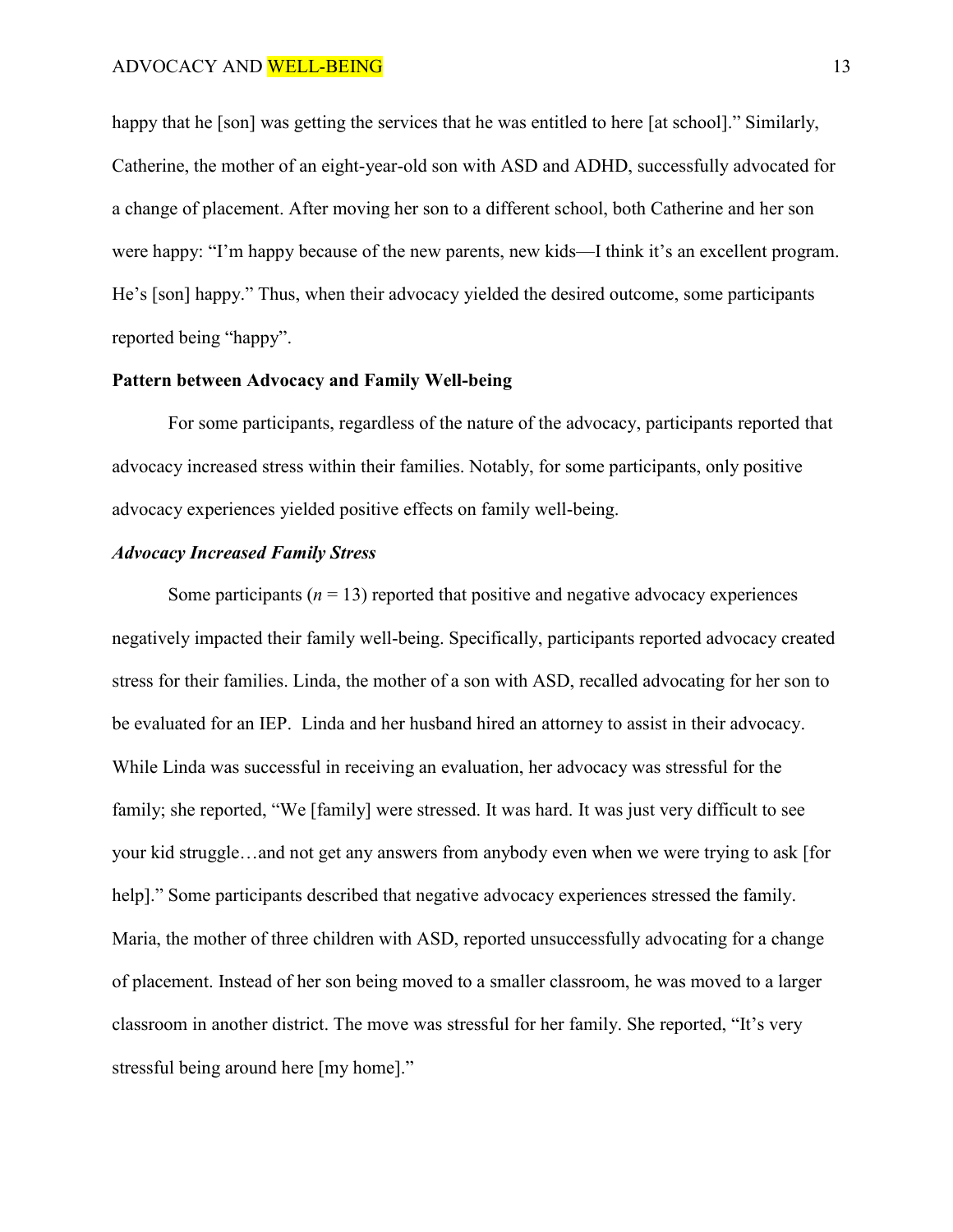# *Positive advocacy experiences positively impacted family dynamics*

Some participants ( $n = 7$ ) reported that their positive advocacy experiences positively impacted family well-being. Jamie, the mother of a six-year-old son with ASD, advocated for her son to repeat preschool due to his delays. The school refused. After persistently advocating, Jamie's son was retained in preschool. Jamie stated, "It [positive advocacy experience] was also a great experience on our family because we get to see our son thriving and happy for a year instead of going through a year of transitions that were difficult." Similarly, Cristina, the mother of a fourteen-year-old son with a learning disability, advocated for her son to be moved from his alternative school to his neighborhood school. The school agreed. Cristina reported stated, "[This experience was] positive. It was a good outcome [for my family] in the sense of building professional relations with them [school personnel]."

## **Pattern between advocacy and marital relationships**

Regardless of the nature of the advocacy experience, some participants reported feeling frustration within their marital relationships. Notably, only for positive advocacy experiences, some participants reported united marital relationships whereas other participants reported no effect on their marital relationships.

#### *Advocacy Created Frustration within Marital Relationships*

For some participants  $(n = 7)$ , both positive and negative advocacy experiences resulted in frustration in marital relationships. In recalling a negative advocacy experience, Amber advocated for her 19-year-old daughter with multiple disabilities to be included in extracurricular activities. Being the only parent advocating for her daughter caused frustration within her relationship with her spouse. Amber stated, "This piece [of advocacy] I feel like it did—I mean, it certainly had an effect on my relationship. I mean, it's just the level of chronic irritation. He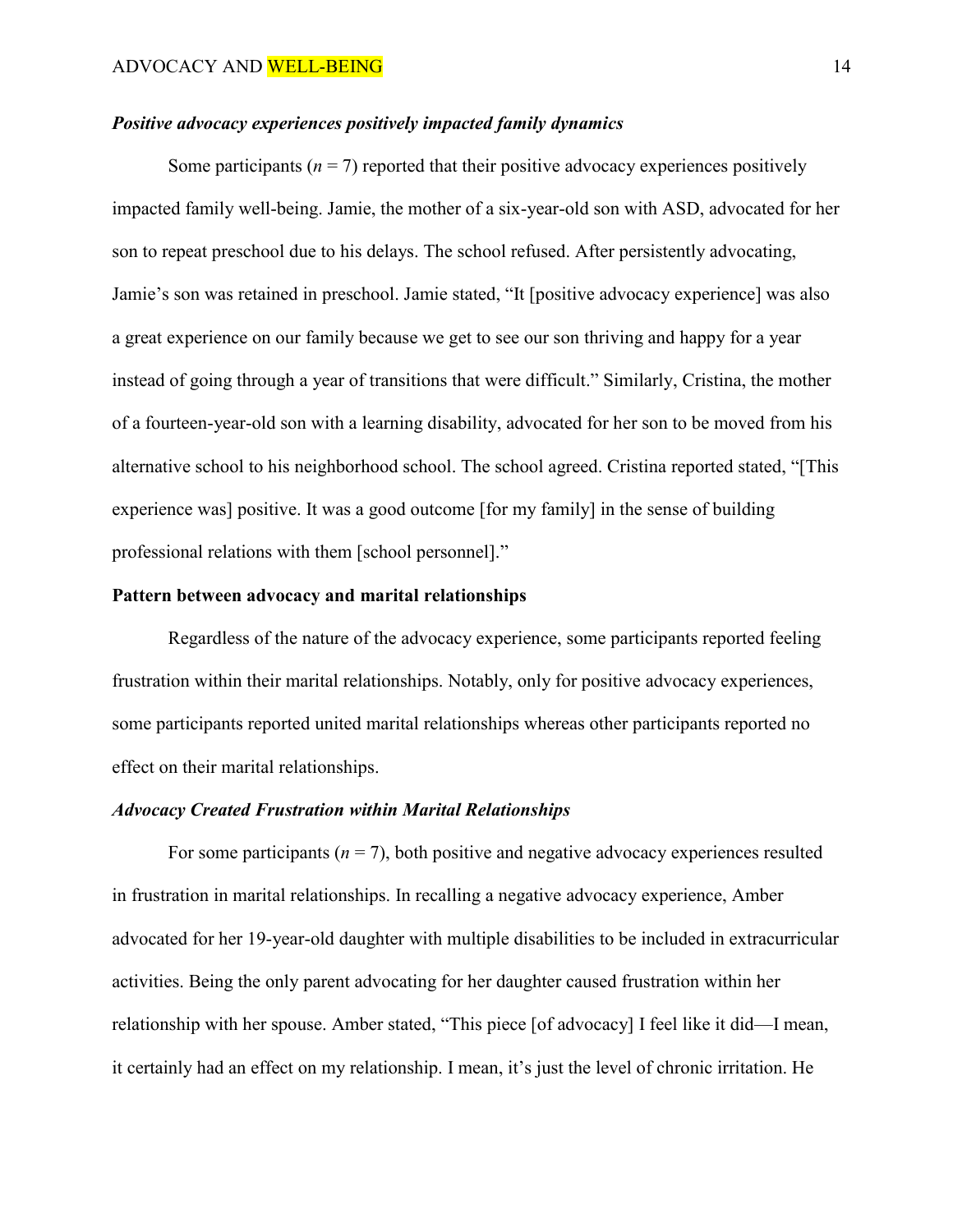[husband] doesn't get all these disability issues and advocacy the way I do." Similarly, in her successful advocacy experience, Stephanie advocated for her daughter with a processing disorder to receive proper accommodations in the classroom. While Stephanie was successful in getting her daughter the appropriate accommodations to help her be successful in the classroom, Stephanie reported that she and her husband would argue about the accommodations her daughter needed and this put stress on her marriage. Stephanie further stated, "We may argue and it's stressful at the time…and, that's really stressful at times for me." In addition, Lisa successfully advocated for her 10-year-old son with multiple disabilities to receive a proper evaluation for dyslexia. While Lisa was successful in advocating for her son, the experience brought a lot of frustration within her marriage in trying to understand what was best for their son. In addition, the prolonged evaluation for their son also brought more frustration. Lisa further stated, "There's a lot of frustration between my husband and I…"

### *Positive Advocacy Experiences Helped Unite the Marital relationship*

Some participants  $(n = 8)$  reported that their positive advocacy experiences resulted in more unity within their marital relationships. Lucy, the mother of two children with disabilities, reported that her positive advocacy experience brought her husband and her closer together. Specifically, Lucy successfully advocated for her daughter to participate in science classes. Lucy stated, "My husband and I, we are definitely a team on all these issues…I think these kinds of things [advocacy]--if nothing else, they bring us together because it makes us talk about these things." Similarly, Shira, a mother of a son with a learning disability, reported a closer marital relationship after she successfully advocated that her son to receive an evidence-based reading program. Shira stated, "[advocacy affected my husband and I] positively. We are more united." *No effect on marital relationship*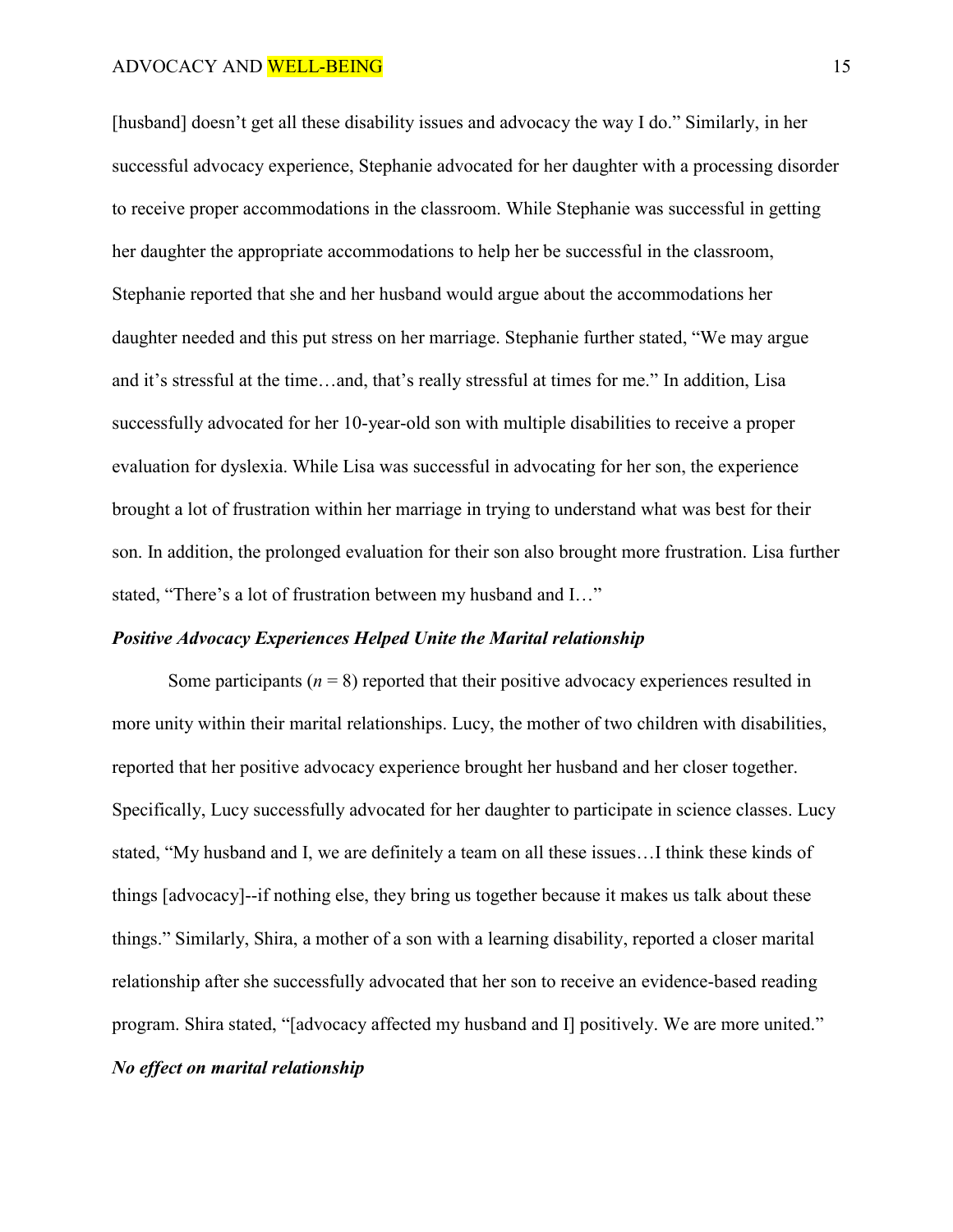Some participants  $(n = 4)$  reported that their negative advocacy experience had no major effects on their family. In regards to her negative advocacy experience, Cristina unsuccessfully advocated for her son with behavioral issues to not receive in-school suspension during math class. Because Cristina's son was failing math, she believed this was unfair. However, even though this was a negative advocacy experience, Cristina reported that it had no major effects on her relationship with her husband. Cristina further stated, "I don't see any [major effects]. There was no effect." Similarly, Diana unsuccessfully advocated for her daughter to be evaluated for an IEP. However, the school did not want to conduct an evaluation. While Diana was unsuccessful in this experience, Diana stated that there were no major effects on her marriage. Diana further stated, "I think I would say the same thing…it didn't really have an impact."

#### **Discussion**

In this study, we explored the pattern between advocacy and well-being of the: parent, family, and marital relationship. We had three main findings. First, regardless of the nature of the advocacy experience, the majority of participants reported feeling stress and anger. This finding is consistent with previous research which has found that advocacy is stressful for parents (Burke et al., 2019; Rios et al., in press). This study extends the literature by suggesting that—regardless of the nature or result of the advocacy—the advocacy experience was stressful. Perhaps unsurprisingly, negative advocacy experiences may stress or anger parents. However, it is surprising that positive advocacy experiences can also be stressful. Notably, it may not be that the actual advocacy was stressful but rather the need to advocate was stressful. Research suggests that parents often advocate due to negative experiences with school professionals (Burke & Hodapp, 2016). Thus, it may be that the context requiring advocacy was stressful for parents.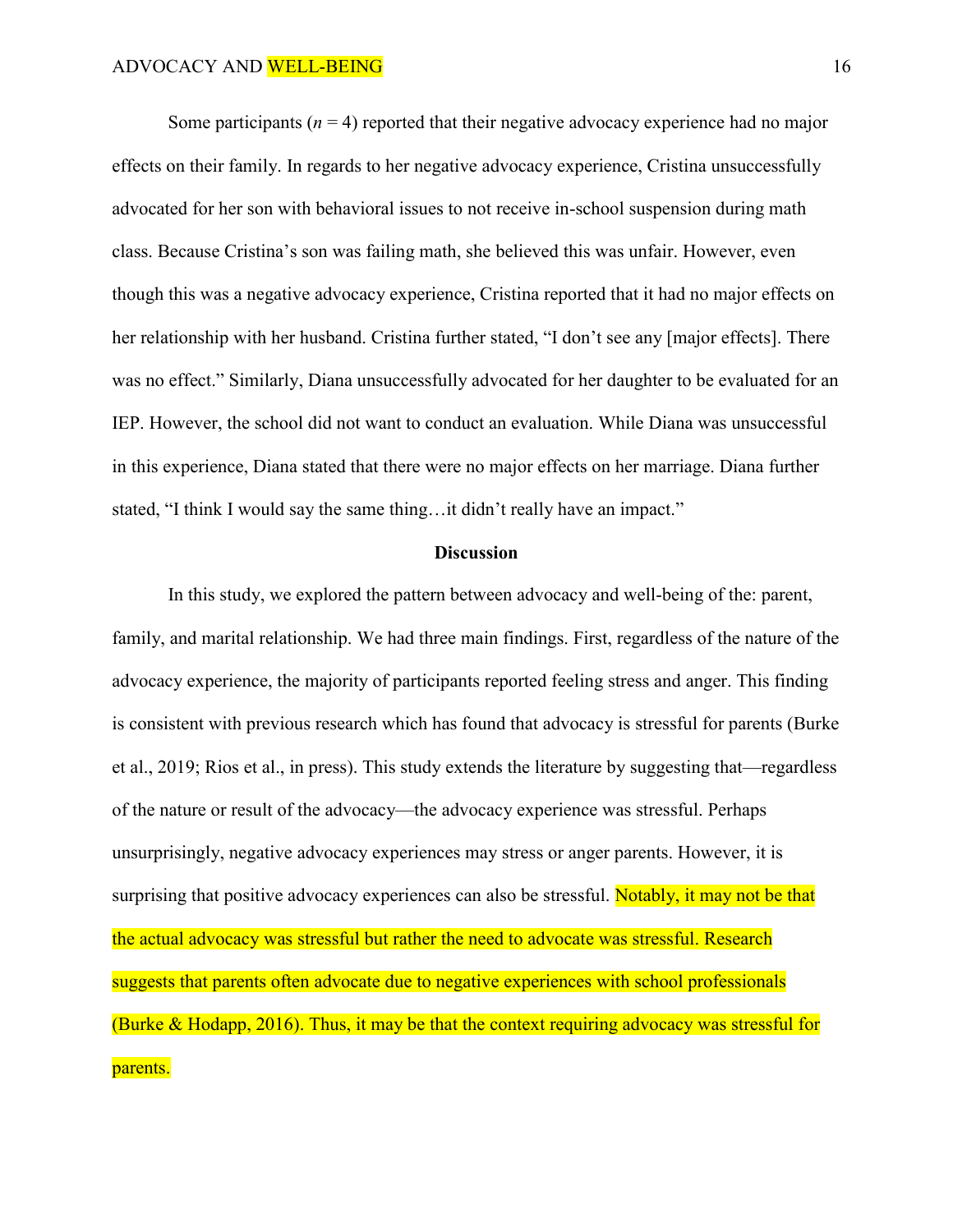This finding is important for two reasons. This finding suggests there may be positive and negative implications of successful advocacy. Prior research has demonstrated that when parents of children with IDD successfully advocate, parents feel more empowered (Burke et al., 2019) and their children demonstrate improved access to services (Taylor et al., 2017). However, such positive effects may be paired with negative effects on parent well-being. Also, this finding suggests that future research is needed to identify which aspects of advocacy may trigger stress and anger. From this study, it seems that the nature of the advocacy experience may not tell the whole story in relation to parent well-being. Future research should explore other facets of advocacy including: the number of advocacy attempts, the school's response to advocacy, and the duration of advocacy. Such other dimensions may impact parent well-being.

Second, regardless of the nature of the advocacy, participants reported that advocacy increased stress within their families. As suggested by prior research, there is a pattern between parent advocacy and maternal stress (Burke & Hodapp, 2014; Burke, Lee, & Rios, 2019) as well as between parent advocacy and family quality of life (Wang et al., 2004). Future research should more closely characterize this pattern. For example, given that this study (and other research) has found a pattern between advocacy and stress, it could be that greater family stress is a result of increased maternal stress (which stems from advocacy). Indeed, prior research has suggested that maternal stress impacts family dynamics (Johnson et al., 2011; Valdez et al., 2013). However, it could also be that advocacy directly impacts family well-being. Research is needed to more closely examine these patterns.

Third, regardless of the nature of the advocacy experience, some participants reported feeling frustration within their marital relationships. To some extent, this finding is expected given the roles of mothers. Mothers (versus fathers) tend to be the primary advocates for their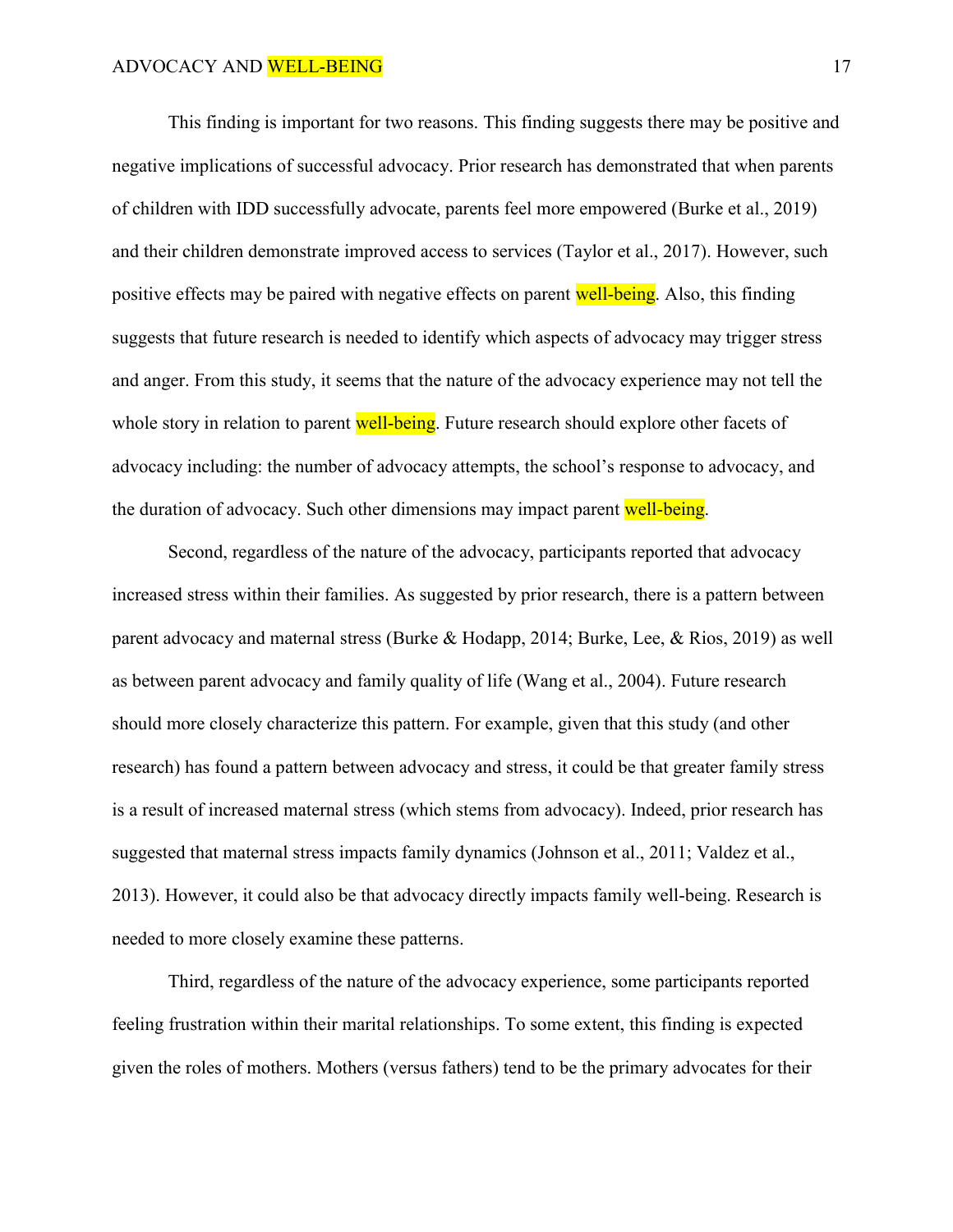children with IDD (Burke & Hodapp, 2014). Further, mothers (versus fathers) tend to fulfill most of the caregiving for their offspring with IDD (Magaña et al., 2004). However, although mothers fulfill many caregiving responsibilities, spousal support is critical to maternal well-being (Cohen et al., 2014). In addition, when fathers are more involved in advocacy, mothers report their advocacy may be more effective (Burke et al., 2017). Thus, by including both parents in advocacy, there may be positive effects for the marital relationship and the advocacy itself.

## **Limitations**

Although an important jumping off point to exploring the pattern between advocacy and well-being, this study has several limitations. First, the sample was highly educated and primarily comprised of mothers of children with IDD. Although mothers are often the individuals who conduct advocacy for their children with disabilities (Burke  $&$  Hodapp, 2014), this limits the transferability of findings. Second, we did not ask participants about their household ( $e.g.,$  same gender couples, single parents). Participant advocacy experience may differ in relation to their background. Notably, we did not examine the differences or patterns of advocacy in regards to child's disability or the race/ethnicity of the parents.

## **Directions for Future Research**

There are several implications for future research. First, more open-ended research is needed to investigate advocacy experiences. Based on prior research  $(e.g.,$  Turnbull et al., 2016), we characterized advocacy as depending on the outcome for the child. However, families may have more fluid definitions of advocacy which do not entirely hinge on the child outcome. For example, the duration of the advocacy process may influence parents' characterization of advocacy. Indeed, some participants reported positive advocacy experiences even though the advocacy took years to result in positive outcomes for their children. The resources and effort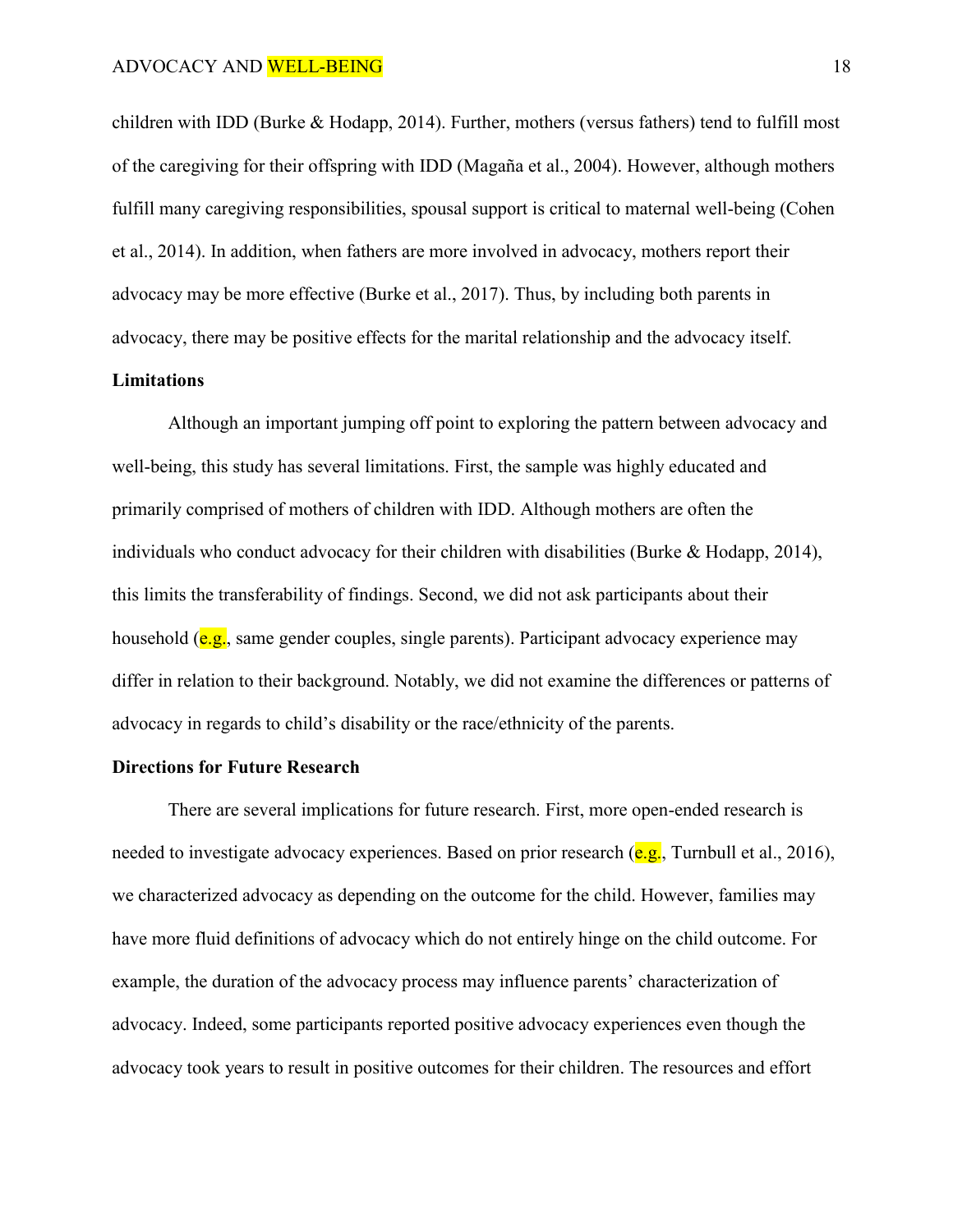expended may also relate to the characterization of the advocacy experience. In this study, some participants relied on paid attorneys and advocates and the utilization of due process hearings; such expensive and time-consuming advocacy efforts may also impact parents' characterization of advocacy. To this end, future research should be intentionally open-ended so parents can construct their own meanings of "positive" and "negative" advocacy.

Additionally, research is needed to more closely examine the pattern between advocacy and parent well-being. Such research should examine the relation between advocacy and depression as well as other mental health constructs ( $e.g.,$  anxiety; Baker et al., 2005; Magaña  $\&$ Smith, 2008). Indeed, prior research suggests that parents of individuals with (versus without) IDD have worse mental health (Blacher et al., 2005; Magaña & Smith, 2006). It is important to determine whether advocacy may be a predictor of other mental health constructs. By closely examining the relation between advocacy and parent well-being, we can have a better understanding of the effects of advocacy on parents.

Also, research is needed to flesh out the effects of positive advocacy experiences on parent well-being. In this study, some participants reported positive advocacy experiences even though that advocacy increased stress within their families. This finding may suggest a tradeoff in advocacy—parents perceive advocacy as successful as long as it yields positive results for their children even though it may negatively impact parent well-being. Notably, some research suggests that parents, especially Latino parents, prioritize the health of their children with IDD over their own health (Magaña & Ghosh, 2010). Future research should explore whether this phenomenon is occurring and its long-term effects on parent mental and physical health. **Implications for Practice**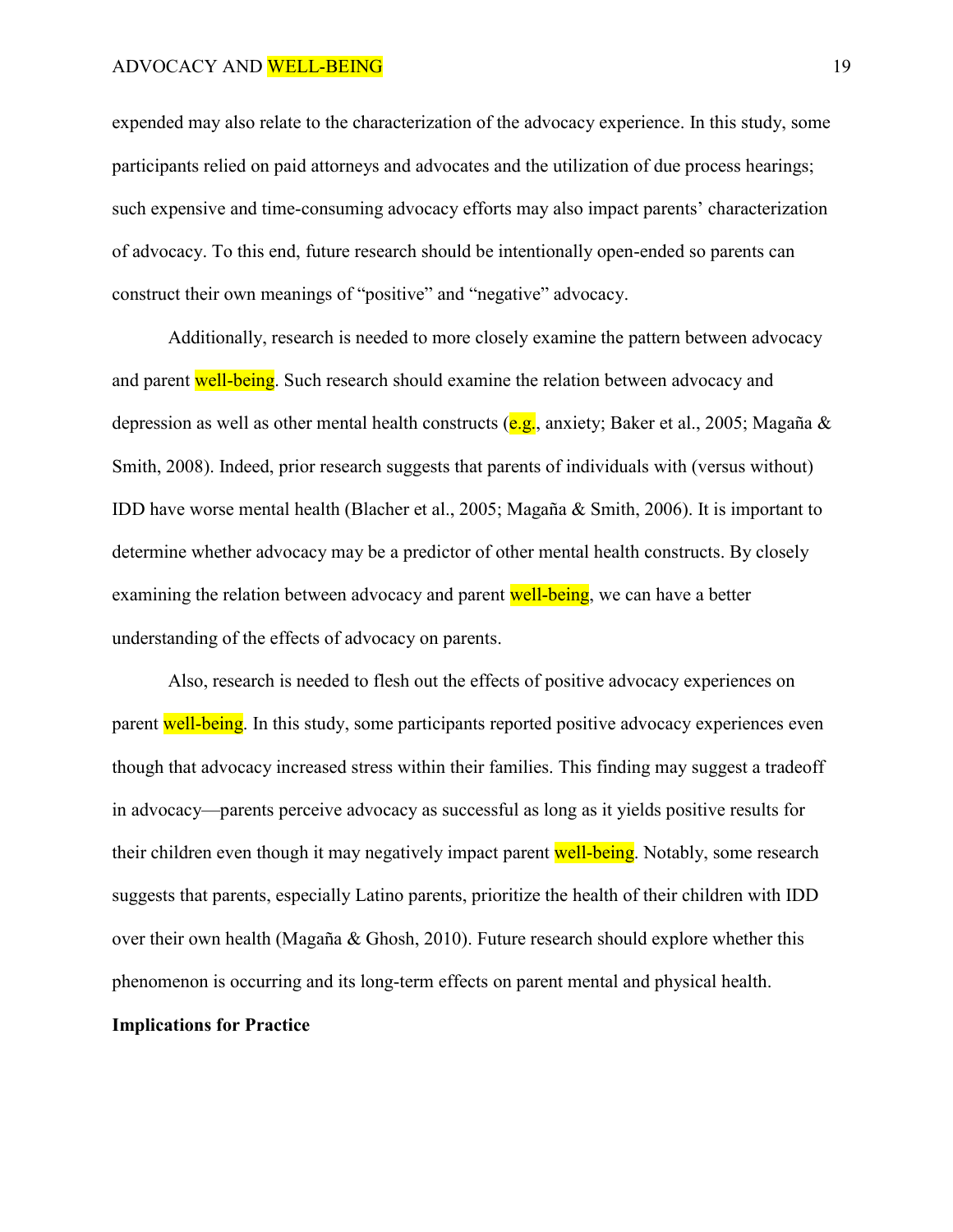This study also has several implications for practice. When describing both negative and positive advocacy experiences, participants often reported negative effects on parent and family well-being. As advocacy trainings become more common (Burke, 2013), they may need to address not only special education policy and non-adversarial advocacy skills but also parent coping strategies with negative advocacy experiences. Specifically, parent advocacy trainings may need to include content about how parents can cope with their own advocacy experiences; special education advocacy trainings for advocates may need content about how advocates can support the well-being of families during the advocacy process.

In addition, practitioners should target mothers and fathers in their advocacy trainings. In most advocacy trainings, mothers (versus fathers) tend to be primary participants ( $e.g.,$  Burke et al., 2016; Taylor et al., 2017). However, the role of fathers should not be minimized. By encouraging the attendance of couples in advocacy efforts, there may be a mitigating effect on parent overall well-being (including maternal stress) and the quality of the marital relationship.

School professionals should connect parents with resources to be educated and empowered to advocate for services. Specifically, practitioners should encourage parents to contact PTIs, federally-funded centers designed to educate and empower parents to ensure their children with disabilities receive needed school services. In addition, practitioners may consider encouraging parents to bring someone with them to IEP meetings.

Last, practitioners should develop strong partnerships with families. Family-school partnership is an essential component of the special education process for children with disabilities (IDEA, 2004). If there are strong family-professional partnerships, then professionals and families may engage in ongoing, honest communication. Because advocacy is a tenet of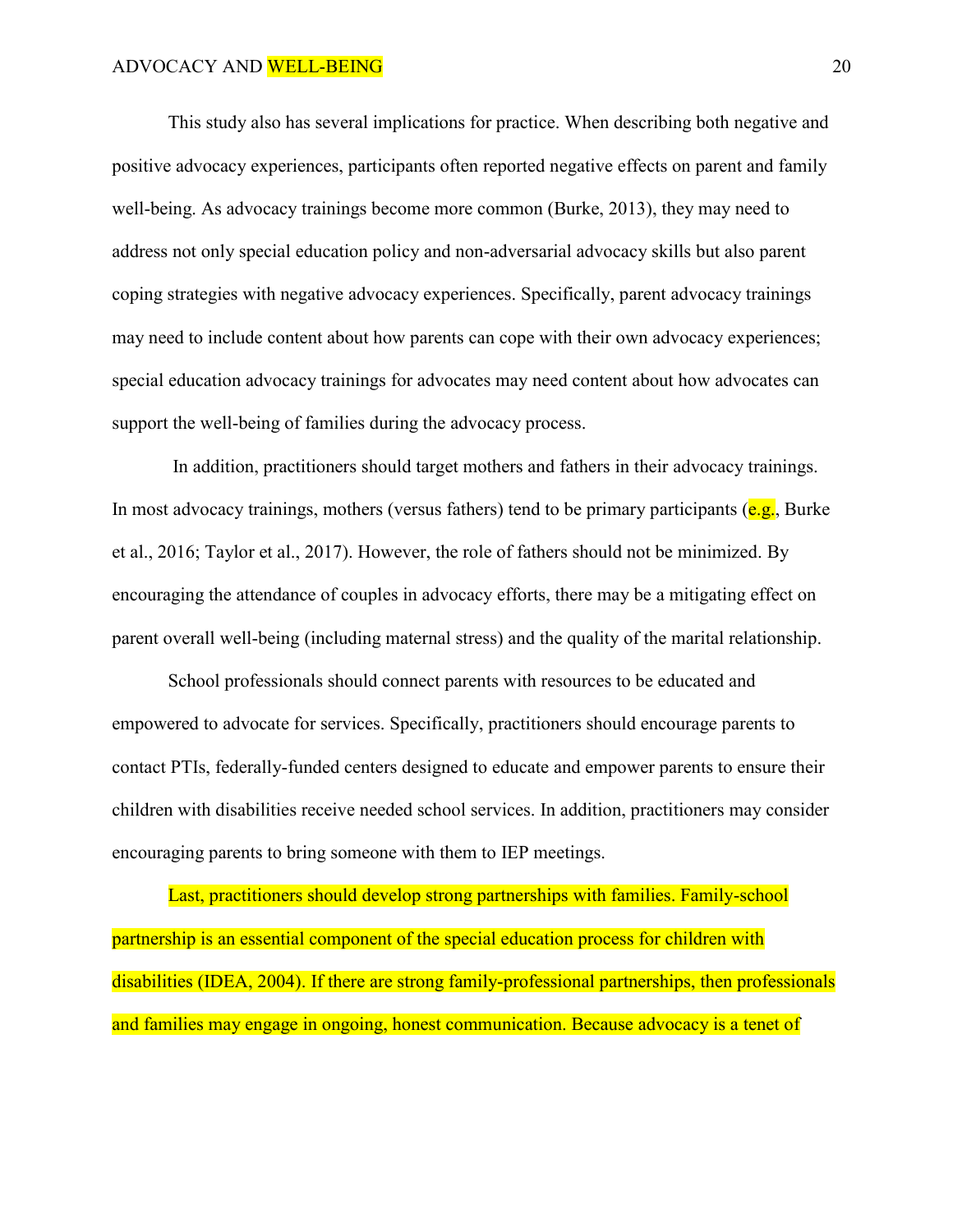family-professional partnerships (Haines et al., 2017), advocacy would persist in these

partnerships but advocacy may be more positive and less adversarial.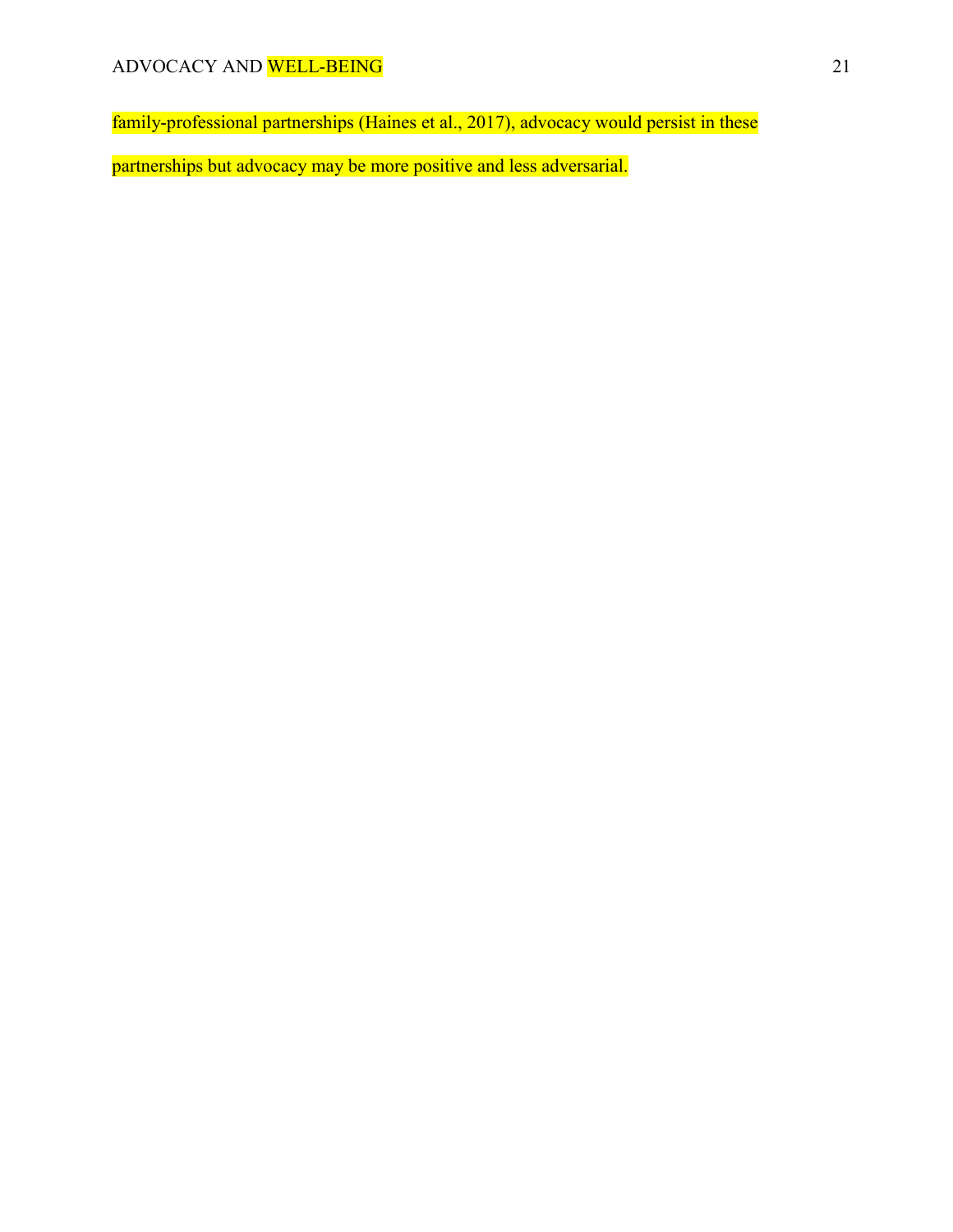## References

- Baker, B. L., Blacher, J., & Olsson, M. B. (2005). Preschool children with and without developmental delay: Behaviour problems, parents' optimism and well-being. *Journal of Intellectual Disability Research, 49*, 575-590. https://doi.org/10.1111/j.1365- 2788.2005.00691
- Blacher, J., Neece, C. L., & Paczkowski, E. (2005). Families and intellectual disability. *Current Opinion in Psychiatry, 18,* 507-513. https://doi.org/10.1097/01.yco.0000179488.92885.e8
- Brantlinger, E., Jimenez, R., Klingner, J., Pugach, M., & Richardson, V. (2005). Qualitative studies in special education. *Exceptional children*, *71*(2), 195-207. https://doi.org/10.1177/001440290507100
- Brislin, R. W. (1970). Back-translation for cross-cultural research. *Journal of cross-cultural psychology*, *1*(3), 185-216. https://doi/pdf/10.177
- Burke, M. M. (2013). Improving parental involvement: Training special education advocates. *Journal of Disability Policy Studies*, *23*(4), 225-234. https://doi.org/10.1177/1044207311424910
- Burke, M. M., Buren, M. K., Rios, K., Garcia, M., & Magaña, S. (2019). Examining the shortterm follow-up advocacy activities among Latino families of children with autism spectrum disorder. *Research and Practice in Intellectual and Developmental Disabilities*, *6*(1), 76-85. https://doi.org/10.1080/23297018.2018.1439767
- Burke, M. M., Chan, N., & Neece, C. L. (2017). Parent Perspectives of Applying Mindfulness-Based Stress Reduction Strategies to Special Education. *Intellectual and developmental disabilities*, *55*(3), 167-180. https://doi.org/10.1352/1934-9556-55.167

Burke, M. M., Goldman, S. E., Hart, M. S., & Hodapp, R. M. (2016). Evaluating the efficacy of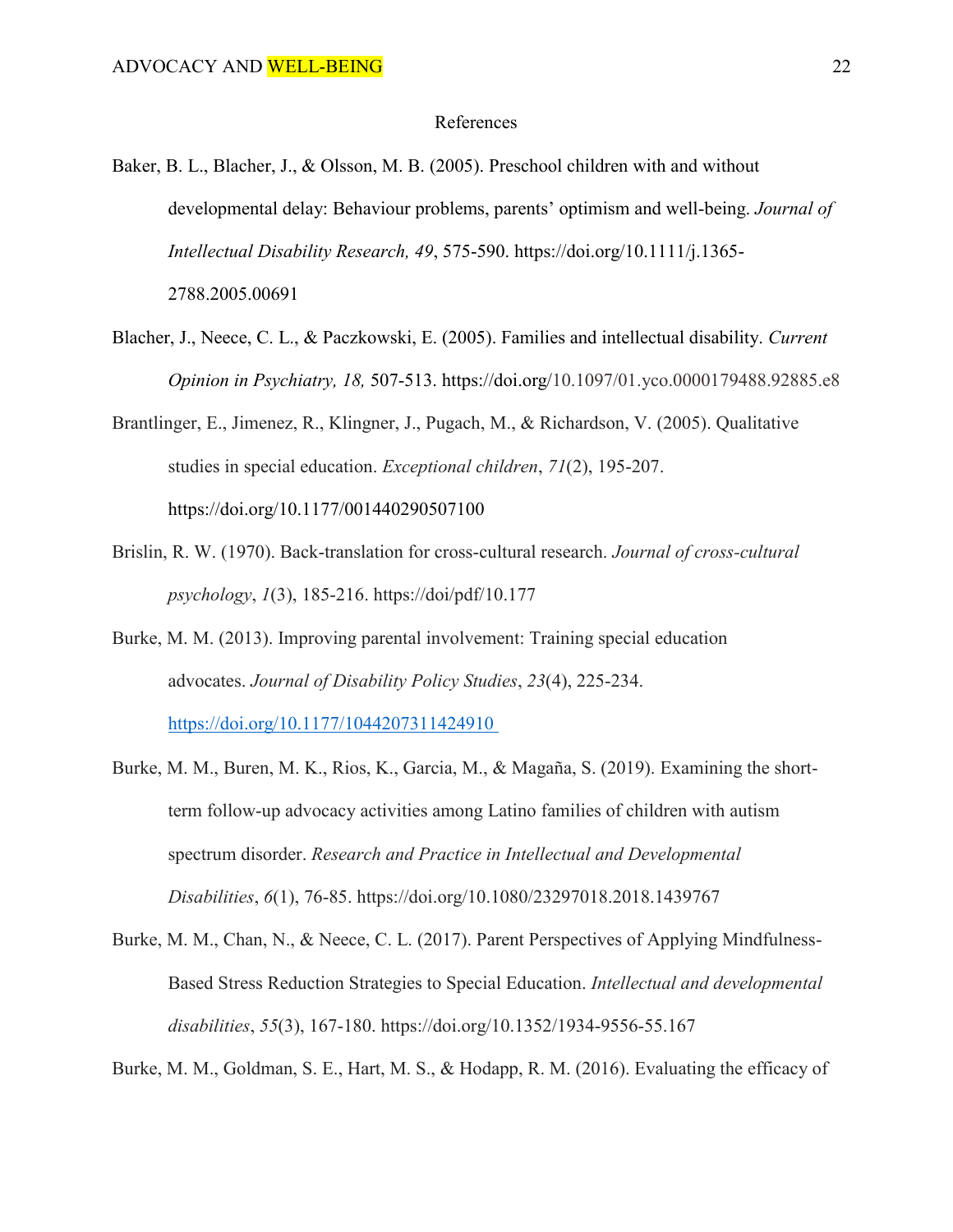a special education advocacy training program. *Journal of Policy and Practice in Intellectual Disabilities*, *13*(4), 269-276. https://doi.org/10.1111/jppi.12183

- Burke, M. M. & Hodapp, R.M. (2014). Relating stress of mothers of children with developmental disabilities to family-school partnerships. *Intellectual and Developmental Disabilities*, *52,* 13-23. https://doi.org/10.1352/1934-9556-52.1.13
- Burke, M. M., Lee, C. E., & Rios, K. (2019). A pilot evaluation of an advocacy programme on knowledge, empowerment, family–school partnership and parent well‐being. *Journal of Intellectual Disability Research, 63,* 969-980. https://doi.org/10.1111/jir.12613
- Creswell, J. W. (2013). Qualitative inquiry & research design. Choosing among five approaches (3rd ed.). Thousand Oaks: Sage Publications.
- Cohen, S. R. (2013). Advocacy for the "Abandonados": Harnessing Cultural Beliefs for Latino Families and Their Children with Intellectual Disabilities. *Journal of Policy and Practice in Intellectual Disabilities*, *10*(1), 71-78. https://doi.org/10.1111/jppi.12021
- Cohen, S. R., Holloway, S. D., Domínguez‐Pareto, I., & Kuppermann, M. (2014). Receiving or believing in family support? Contributors to the life quality of Latino and non‐Latino families of children with intellectual disability. *Journal of Intellectual Disability Research*, *58*(4), 333-345. https://doi.org/10.111/jir.12016
- Coldwell, J., Pike, A., & Dunn, J. (2006). Household chaos–links with parenting and child behaviour. *Journal of Child Psychology and Psychiatry*, *47*(11), 1116-1122. https://doi.org/10.1111/j.1469-7610
- Geenen, S., Powers, L., Vasquez, A. L., & Bersani, H. (2003). Understanding and promoting the transition of minority adolescents. *Career Development for Exceptional Individuals*, *26*, 27-46. https://doi.org/10.1016/s1054-139x(02)00396-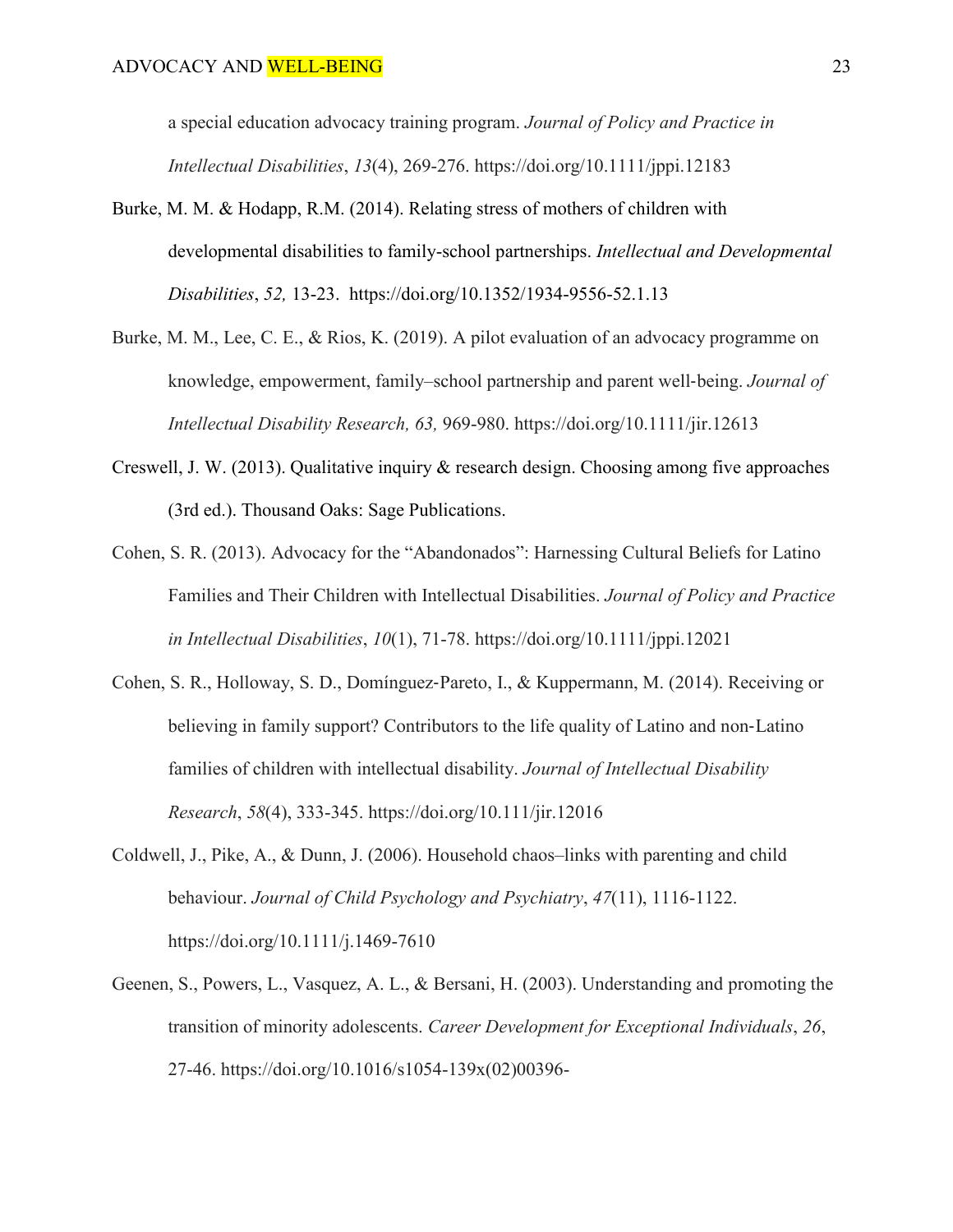- Gerstein, E. D., Crnic, K. A., Blacher, J., & Baker, B. L. (2009). Resilience and the course of daily parenting stress in families of young children with intellectual disabilities. *Journal of Intellectual Disability Research, 53*, 981-997. https://doi.org/10.1111/j.1365- 2788.2009.01220.x
- Glaser, B. & Strauss, A.L. (1967). The discovery of grounded theory: Strategies for qualitative research. New York: Aldine Publishing Company.
- Guba, E. G., & Lincoln, Y. S. (1989). Fourth generation evaluation. Newbury Park, CA: Sage.
- Haines, S. J., Francis, G. L., Mueller, T. G., Chiu, C. Y., Burke, M. M., Kyzar, K., ... & Turnbull, A. P. (2017). Reconceptualizing family-professional partnership for inclusive schools: A call to action. *Inclusion*, *5*(4), 234-247. <https://doi.org/10.1352/2326-6988-5.4.234>
- Hayes, S. A. and Watson, S. L. 2013. The impact of parenting stress: a meta-analysis of studies comparing the experience of parenting stress in parents of children with and without autism spectrum disorder. *Journal of Autism and Developmental Disorders, 43,* 629–642. https://doi.org/10.1007/s10803-012-1604

Individuals with Disabilities Education Act, 20 U.S. C. 1400 *et seq.* (2004).

- Johnson, N., Frenn, M., Feetham, S., & Simpson, P. (2011). Autism spectrum disorder: Parenting stress, family functioning and health-related quality of life. *Families, systems, & health*, *29*(3), 232. https://doi.org/10.1037/a0025341
- Kyzar, K. B., Brady, S. E., Summers, J. A. Haines, S. J., & Turnbull, A. P. (2016). Services and supports, partnership, and family quality of life: focus on deaf-blindness. *Exceptional Children, 83, 77-91.* 1-15. https://doi.org/10.1177/0014402916655432
- Langley, E., Totsika, V., & Hastings, R. P. (2017). Parental relationship satisfaction in families of children with autism spectrum disorder (ASD): A multilevel analysis. *Autism*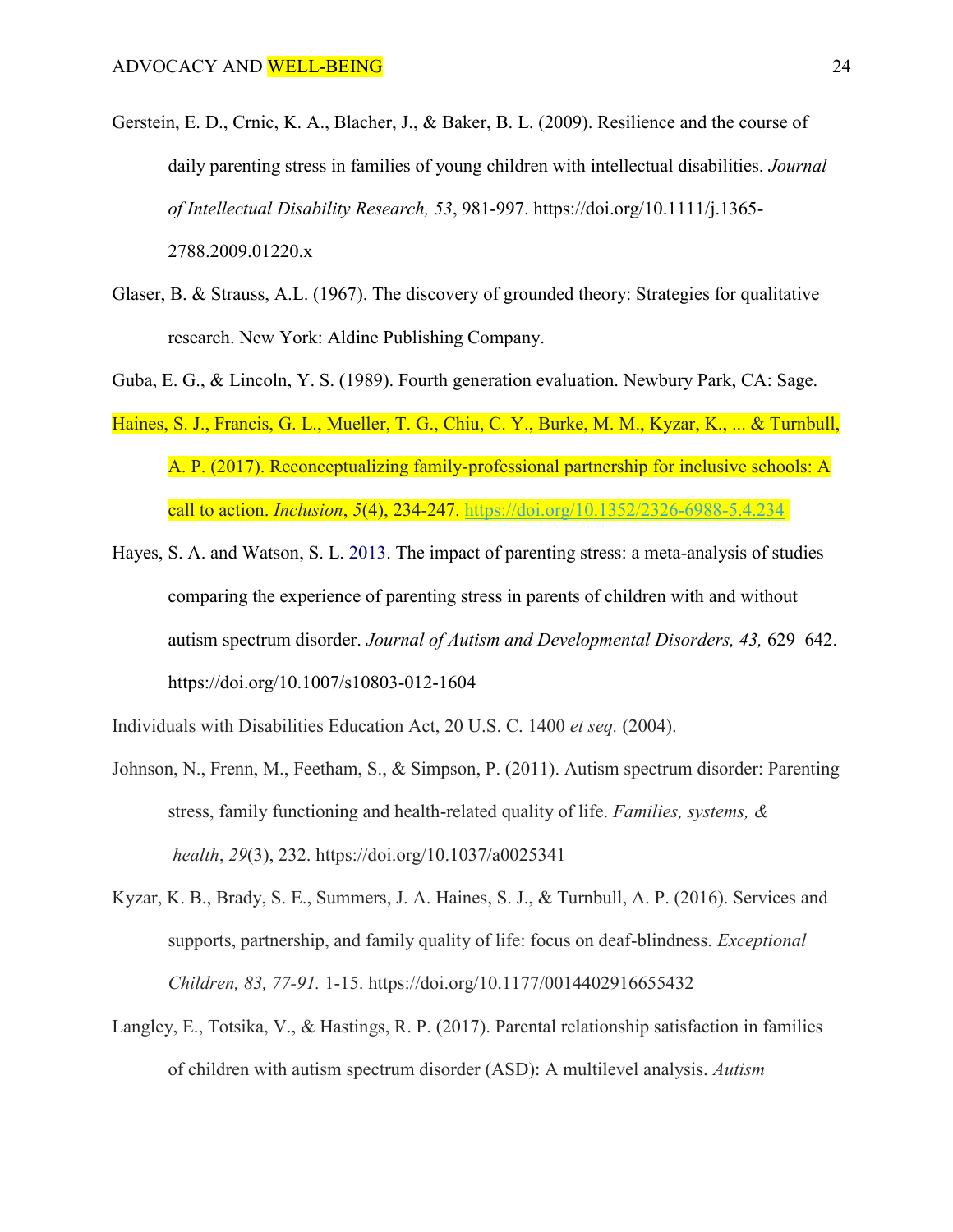*Research, 10,* 1259-1268.<https://doi.org/10.1002/aur.1773>

- Magaña, S., & Ghosh, S. (2010). Latina mothers caring for a son or daughter with autism or schizophrenia: Similarities, differences, and the relationship between co-residency and maternal well-being. *Journal of Family Social Work, 13*, 227-250. https://doi.org/10.1080/10522150903514009
- Magaña, S., Seltzer, M. M., & Krauss, M. W. (2004). Cultural context of caregiving: Differences in depression between Puerto Rican and non-Latina White mothers of adults with mental retardation. *Mental Retardation*, *42*, 1-11. https://doi.org/10.1352/0047
- Magaña, S., & Smith, M. J. (2008). Health behaviors, service utilization, and access to care among older mothers of color who have children with developmental disabilities. *Intellectual and Developmental Disabilities*, *46*(4), 267-280. https://doi.org/10.1352
- Magaña, S., & Smith, M. J. (2006). Psychological distress and well-being of Latina and non-Latina White mothers of youth and adults with an autism spectrum disorder: Cultural attitudes towards coresidence status. *American Journal of Orthopsychiatry 76*(3), 346- 357. https://doi.org/10.1037/0002
- Neece, C. L., Green, S. A., & Baker, B. L. (2012). Parenting stress and child behavior problems: A transactional relationship across time. *American journal on intellectual and developmental disabilities*, *117*(1), 48-66. https://doi.org/10.1352/1944-7558
- O'Toole, C. J. (2013). Disclosing our relationships to disabilities: An invitation for disability studies scholars. *Disability Studies Quarterly, 33,* 2.

Patton, M. Q. (2002). Qualitative evaluation and research methods. Thousand Oaks, CA: SAGE.

Rios, K., Tovar, A. J. & Burke, M. M. (in press). Special education experiences and stress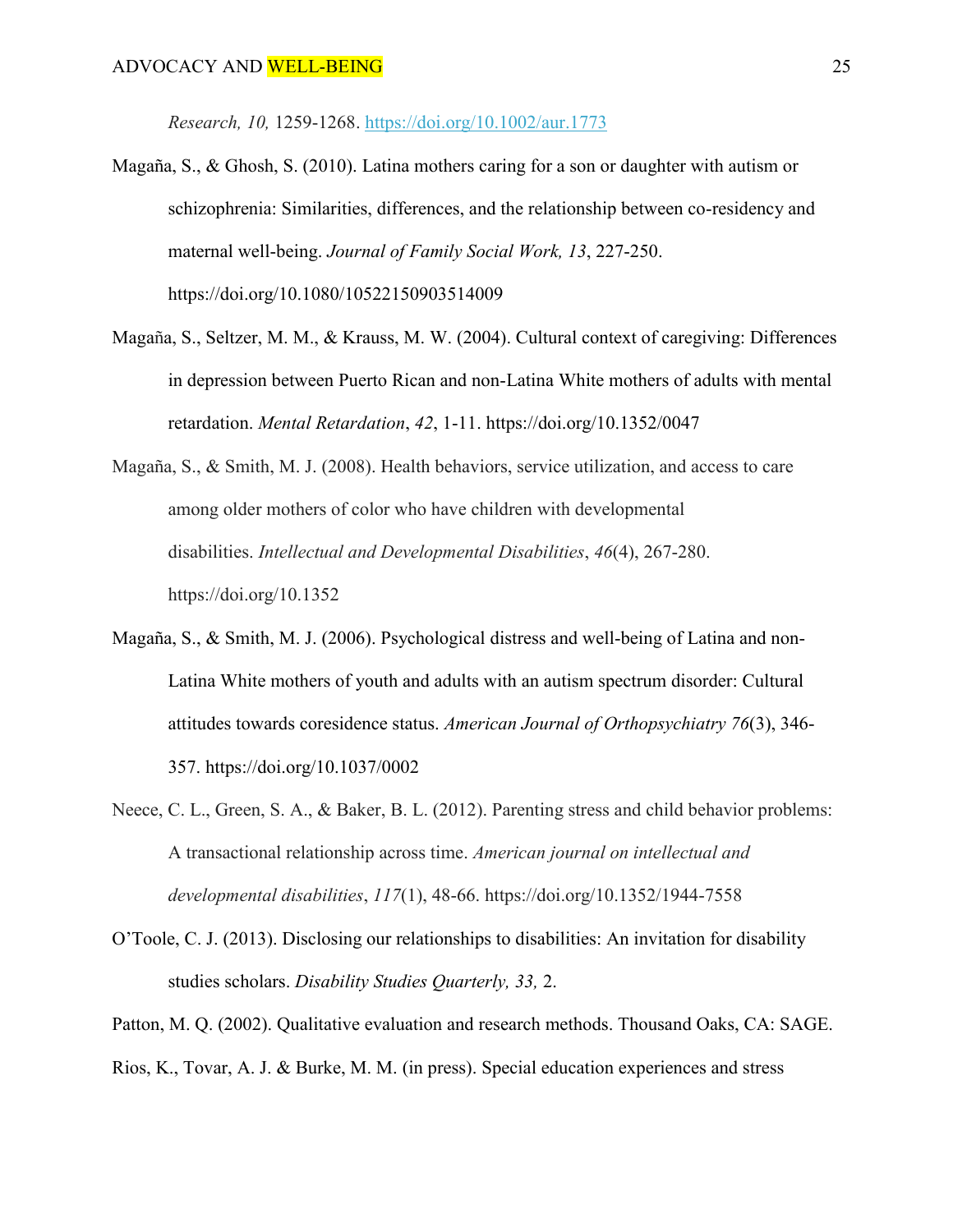among Latina mothers of children with autism spectrum disorder (ASD). *Research in Autism Spectrum Disorders.* 

- Sturges, J., & Hanrahan, K. (2004). Comparing telephone and face-to-face qualitative interviewing: A research note. *Qualitative Research*, *4*(1), 107-118. https://doi.org/10.117
- Taylor, J. L., Hodapp, R. M., Burke, M. M., Waitz-Kudla, S. N., & Rabideau, C. (2017). Training parents of youth with autism spectrum disorder to advocate for adult disability services: results from a pilot randomized controlled trial. *Journal of Autism and Developmental Disorders, 47*, 846–857. https://doi.org/10.1007

Tesch, R. (1990). Qualitative analysis: Analysis types and software tools. *London: Falmer*.

- Trainor, A. A. (2010). Diverse Approaches to Parent Advocacy during Special Education Home-School Interactions: Identification and use of Cultural and Social Capital. *Remedial and Special Education*, *31*(1), 34-47. https://doi.org/10.1177
- Turnbull, A. P., Turnbull, H. R., Erwin, E. J., Soodak, L. C., & Shogren, K. A. (2016). *Families, professionals, exceptionality: Positive outcomes through partnerships and trust.* 7<sup>th</sup> edition. Pearson.
- Valdez, C. R., Padilla, B., Moore, S. M., & Magaña, S. (2013). Feasibility, acceptability, and preliminary outcomes of the Fortalezas Familiares intervention for Latino families facing maternal depression. *Family process*, *52*, 394-410. https://doi.org/10.1111
- Wang, M., Mannan, H., Poston, D., Turnbull, A. P., & Summers, J.A. (2004). Parents' perceptions of advocacy activities and their impact on family quality of life. *Research and Practice for Persons with Severe Disabilities, 29*, 144-155. https://doi.org/10.2511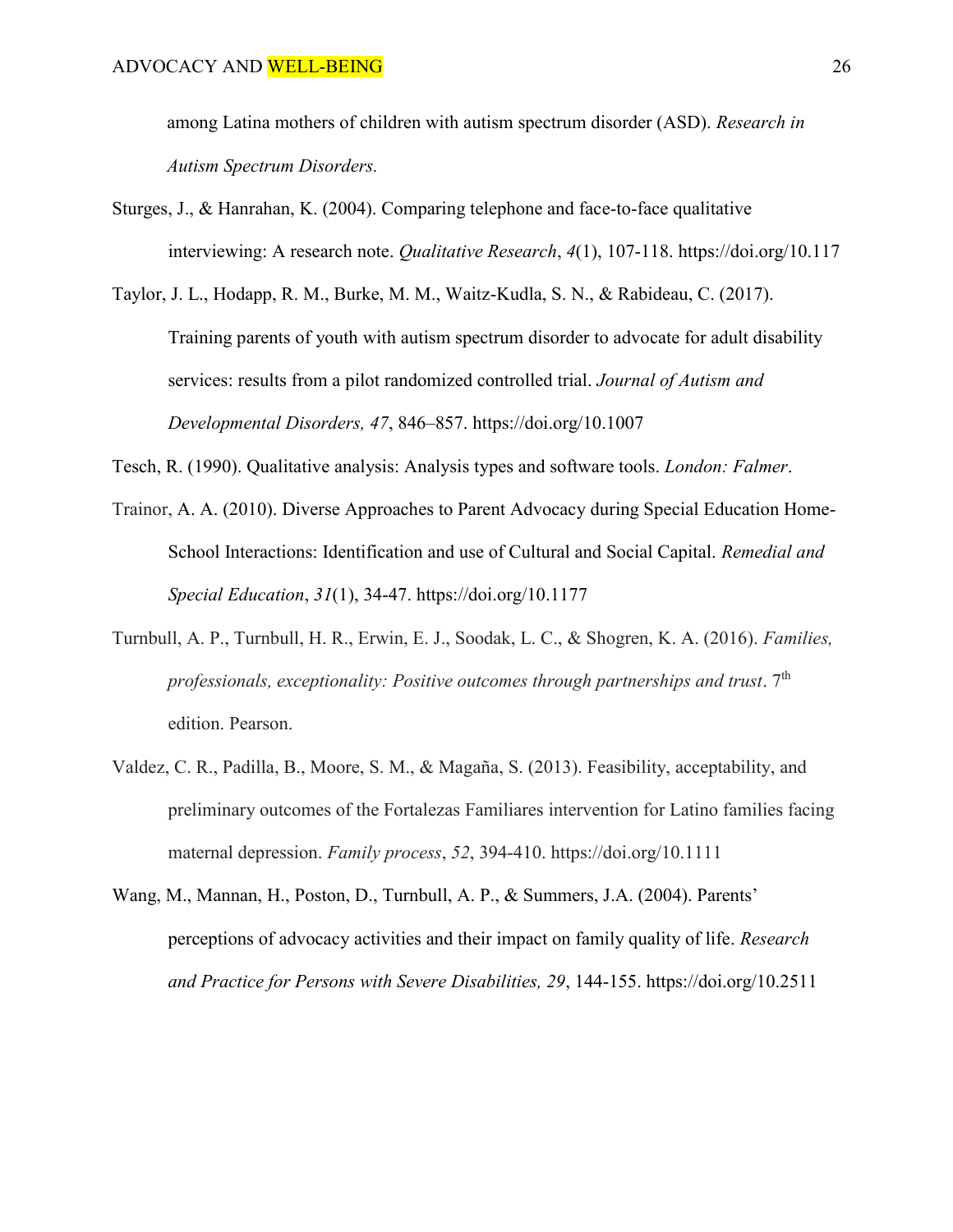# **Table 1**

# *Participant Demographic Information*

| Participant  | Gender | Education | Annual<br>income | Marital<br>status | Race   | Total $#$ of<br>children | Child:<br>gender | Child:<br>age | Child: disability   |
|--------------|--------|-----------|------------------|-------------------|--------|--------------------------|------------------|---------------|---------------------|
| Stephanie    | Female | College   | Over             | Married           | White  | $\overline{2}$           | Female           | 10            | <b>SLD</b>          |
|              |        | degree    | \$100,000        |                   |        |                          |                  |               |                     |
| Norma        | Female | Graduate  | Over             | Married           | Latino | $\mathbf{1}$             | Male             | 14            | <b>SLD/EBD</b>      |
|              |        | school    | \$100,000        |                   |        |                          |                  |               |                     |
| <b>Stacy</b> | Female | Graduate  | Over             | Married           | White  | $\mathbf{1}$             | Male             | 6             | ID/ASD/Speech/LD/DD |
|              |        | school    | \$100,000        |                   |        |                          |                  |               |                     |
| Joanne       | Female | College   | \$50,000-        | Married           | White  | $\mathbf{1}$             | Male             | 15            | ID/Speech/LD/DD     |
|              |        | degree    | \$69,999         |                   |        |                          |                  |               |                     |
| Sylvia       | Female | Graduate  | $$30,000-$       | Married           | White  | $\overline{4}$           | Female           | 15            | <b>ID/SLI</b>       |
|              |        | school    | \$49,999         |                   |        |                          |                  |               |                     |
| Alicia       | Female | Graduate  | Over             | Married           | White  | $\mathbf{1}$             | Female           | 15            | ID/ASD/Speech/OI    |
|              |        | school    | \$100,000        |                   |        |                          |                  |               |                     |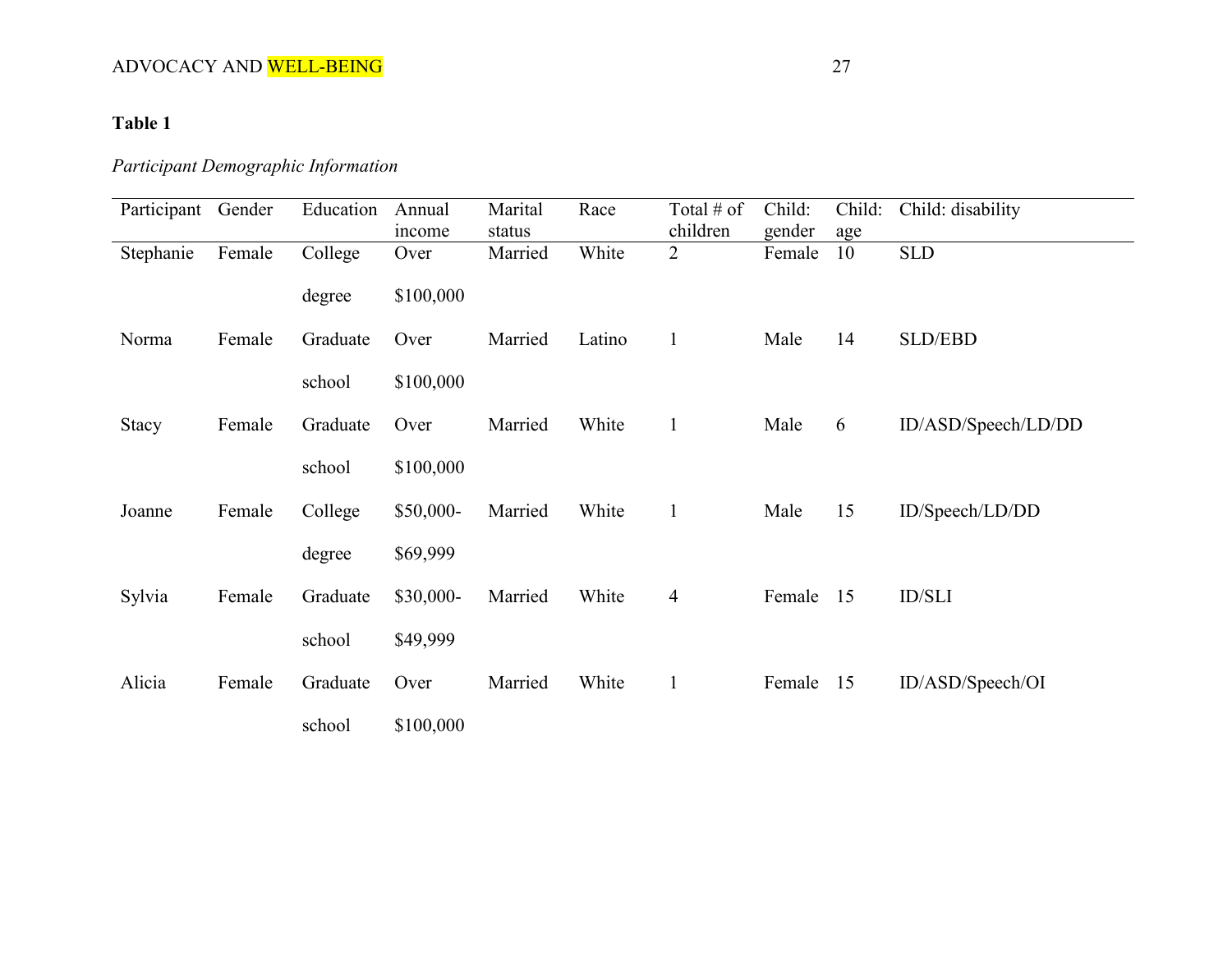| Lupe      | Female | Some     | \$30,000- | Married  | Latino   | $\mathbf{1}$ | Male   | 6                | <b>ASD</b>                  |
|-----------|--------|----------|-----------|----------|----------|--------------|--------|------------------|-----------------------------|
|           |        | college  | \$49,999  |          |          |              |        |                  |                             |
| Linda     | Female | College  | Over      | Married  | White    | $\mathbf{1}$ | Male   | 13               | <b>ASD</b>                  |
|           |        | degree   | \$100,000 |          |          |              |        |                  |                             |
| Hannah    | Female | Graduate | Over      | Married  | White    | $\mathbf{1}$ | Male   | 14               | <b>SLD/EBD</b>              |
|           |        | school   | \$100,000 |          |          |              |        |                  |                             |
| Bianca    | Female | Graduate | Over      | Married  | Asian    | $\mathbf{1}$ | Male   | 9                | ID/ASD/Speech/DD/Deaf       |
|           |        | school   | \$100,000 |          | American |              |        |                  |                             |
| Lisa      | Female | Graduate | \$50,000- | Married  | White    | $\mathbf{1}$ | Male   | 10               | Cerebral Palsy              |
|           |        | school   | \$69,999  |          |          |              |        |                  |                             |
| Cristina  | Female | Graduate | \$70,000- | Divorced | White    | $\mathbf{1}$ | Male   | 14               | <b>ASD</b>                  |
|           |        | school   | \$99,999  |          |          |              |        |                  |                             |
| Christine | Female | Graduate | \$30,000- | Divorced | White    | $\mathbf{1}$ | Male   | $\boldsymbol{9}$ | $\ensuremath{\mathsf{EBD}}$ |
|           |        | school   | \$49,999  |          |          |              |        |                  |                             |
| Janet     | Female | College  | Over      | Never    | White    | $\mathbf{1}$ | Female | 12               | <b>SLD</b>                  |
|           |        | degree   | \$100,000 | married  |          |              |        |                  |                             |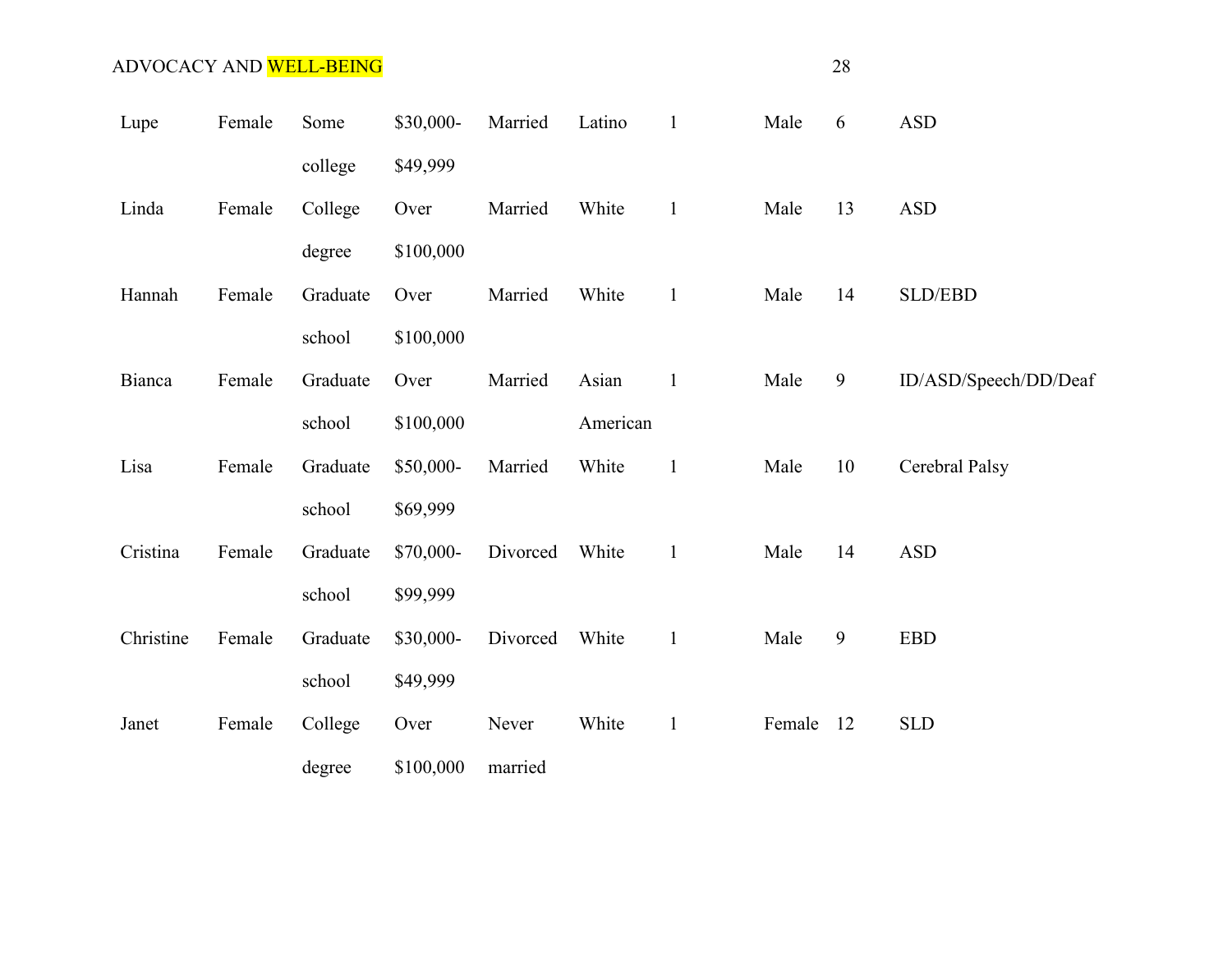| <b>Betty</b> | Female | College        | Over       | Married          | White    | $\mathbf{1}$   | Male     | 18              | ASD/Deaf/Health Condition |
|--------------|--------|----------------|------------|------------------|----------|----------------|----------|-----------------|---------------------------|
|              |        | degree         | \$100,000  |                  |          |                |          |                 |                           |
| Claudia      | Female | Some           | \$30,000-  | Married          | African  | $\overline{2}$ | Male     | 12              | <b>ASD</b>                |
|              |        | college        | \$49,999   |                  | American |                |          |                 |                           |
| Maria        | Female | High           | \$50,000-  | Married          | Latino   | $\overline{2}$ | Male     | $7\phantom{.0}$ | <b>ASD</b>                |
|              |        | school         | \$69,999   |                  |          |                |          |                 |                           |
|              |        | degree         |            |                  |          |                |          |                 |                           |
| Angela       | Female | $\blacksquare$ | Less than  | Married          | Latino   | $\mathbf{1}$   | Male     | 11              | <b>ASD</b>                |
|              |        |                | \$15,000   |                  |          |                |          |                 |                           |
| Jessica      | Female | Some           | $$15,000-$ | Separated Latino |          | $\overline{1}$ | Female 4 |                 | <b>ASD</b>                |
|              |        | high           | \$29,999   |                  |          |                |          |                 |                           |
|              |        | school         |            |                  |          |                |          |                 |                           |
| Jennifer     | Female | High           | \$50,000-  | Married          | Latino   | $\mathbf{1}$   | Male     | 12              | SLI/ASD                   |
|              |        | school         | \$69,999   |                  |          |                |          |                 |                           |
|              |        | degree         |            |                  |          |                |          |                 |                           |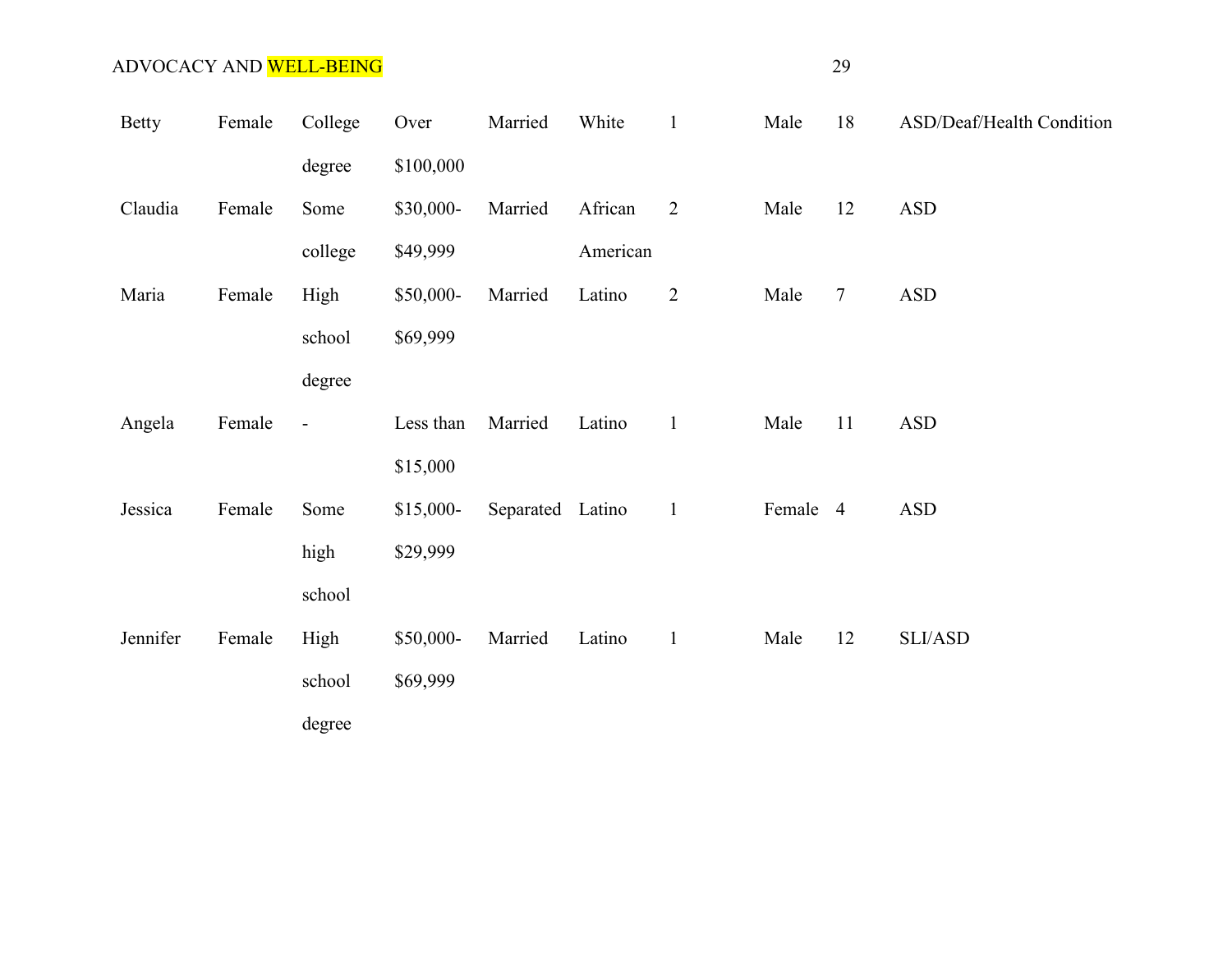| Delia   | Female | Some     | \$30,000- | Married         | Latino   | $\mathbf{1}$   | Male   | 8   | <b>ASD</b>                  |
|---------|--------|----------|-----------|-----------------|----------|----------------|--------|-----|-----------------------------|
|         |        | high     | \$49,999  |                 |          |                |        |     |                             |
|         |        | school   |           |                 |          |                |        |     |                             |
| Martin  | Male   | High     | \$50,000- | Married         | Latino   | $\mathbf{1}$   | Male   | 17  | <b>ASD</b>                  |
|         |        | school   | \$69,999  |                 |          |                |        |     |                             |
|         |        | degree   |           |                 |          |                |        |     |                             |
| Bethany | Female | Graduate | Over      | Married         | African  | $\mathbf{1}$   | Female | 13  | ID/ASD/Speech/LD/DD/EBD     |
|         |        | school   | \$100,000 |                 | American |                |        |     |                             |
| Julia   | Female | Graduate | \$70,000- | Married         | White    | $\mathbf{1}$   | Male   | 12  | ID/LD/Deaf/Health Condition |
|         |        | school   | \$99,999  |                 |          |                |        |     |                             |
| Lauren  | Female | College  | \$50,000- | Married         | White    | $\mathfrak{Z}$ | Male   | 10  | SLI/ASD                     |
|         |        | degree   | \$69,999  |                 |          |                |        |     |                             |
| Amber   | Female | Graduate | Over      | Married         | White    | $\mathbf{1}$   | Female | 19  | ID/ASD/DD                   |
|         |        | school   | \$100,000 |                 |          |                |        |     |                             |
| Deborah | Female | Graduate | \$70,000- | Separated White |          | $\mathbf{1}$   | Female | -11 | ID/Speech/LD/DD/Blind/OI    |
|         |        | school   | \$99,999  |                 |          |                |        |     |                             |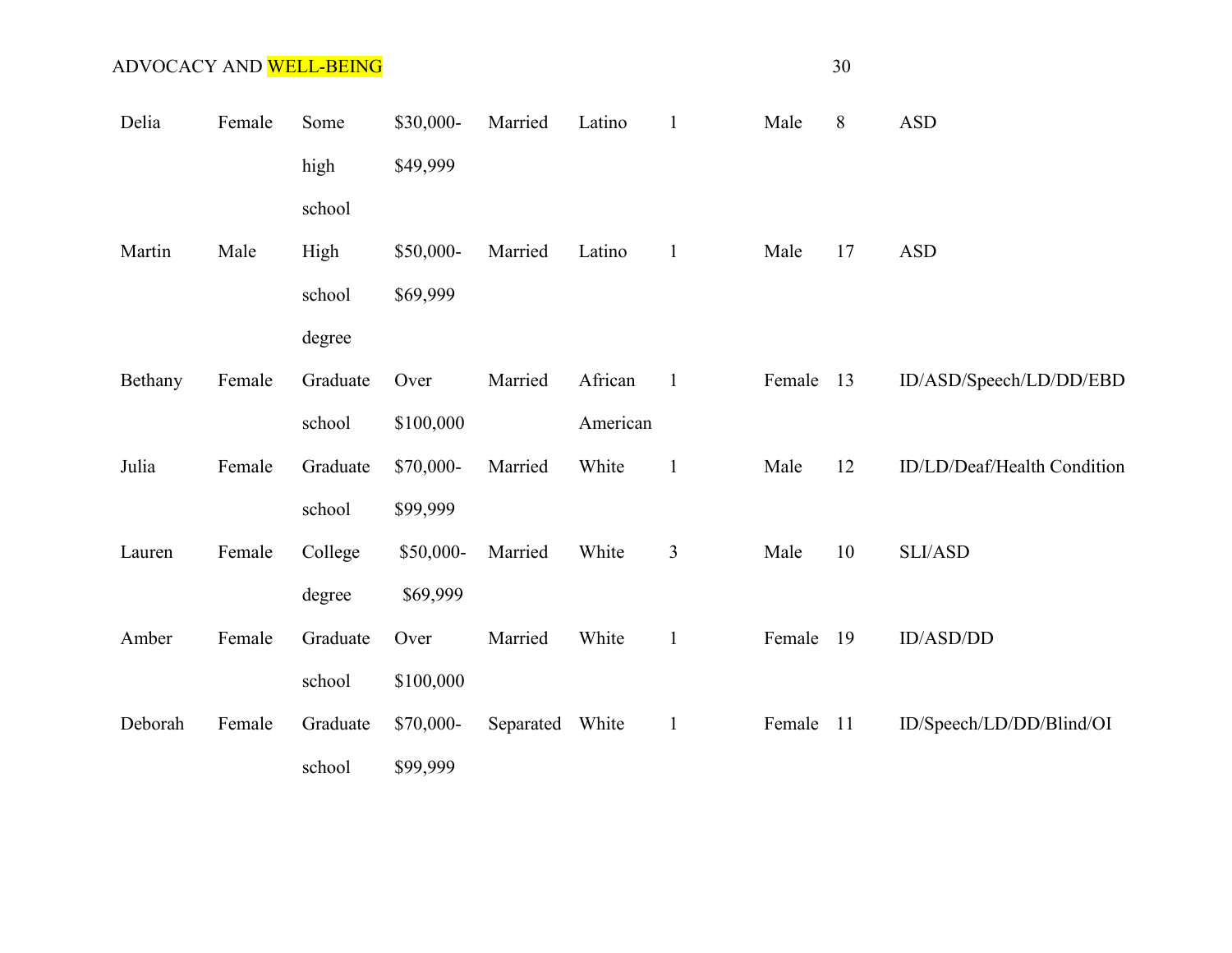| Melanie   | Female | Graduate | Over      | Married  | White    | $\mathbf{1}$   | Female 5  |     | Speech/Blind/OI            |
|-----------|--------|----------|-----------|----------|----------|----------------|-----------|-----|----------------------------|
|           |        | school   | \$100,000 |          |          |                |           |     |                            |
| Savannah  | Female | College  | \$70,000- | Married  | African  | $\mathbf{1}$   | Female 20 |     | LD                         |
|           |        | degree   | \$99,999  |          | American |                |           |     |                            |
| Aaron     | Male   | College  | \$70,000- | Married  | White    | $\overline{2}$ | Male      | 3.5 | ASD/EBD                    |
|           |        | degree   | \$99,999  |          |          |                |           |     |                            |
| Leilani   | Female | College  | \$30,000- | Divorced | White    | $\mathbf{1}$   | Female    | 17  | <b>DD/Health Condition</b> |
|           |        | degree   | \$49,999  |          |          |                |           |     |                            |
| Layla     | Female | College  | \$50,000- | Married  | White    | $\mathbf{1}$   | Female 5  |     | <b>OI</b>                  |
|           |        | degree   | \$69,999  |          |          |                |           |     |                            |
| Ariana    | Female | College  | Over      | Married  | White    | $\mathbf{1}$   | Female 20 |     | <b>SLD</b>                 |
|           |        | degree   | \$100,000 |          |          |                |           |     |                            |
| Catherine | Female | Some     | Less than | Never    | White    | $\mathbf{1}$   | Male      | 8   | ASD/DD/EBD                 |
|           |        | college  | \$15,000  | married  |          |                |           |     |                            |
| Christian | Male   | Graduate | Over      | Married  | White    | $\mathbf{1}$   | Female    | 18  | ID/ASD/Speech/DD/Health    |
|           |        | school   | \$100,000 |          |          |                |           |     | Condition                  |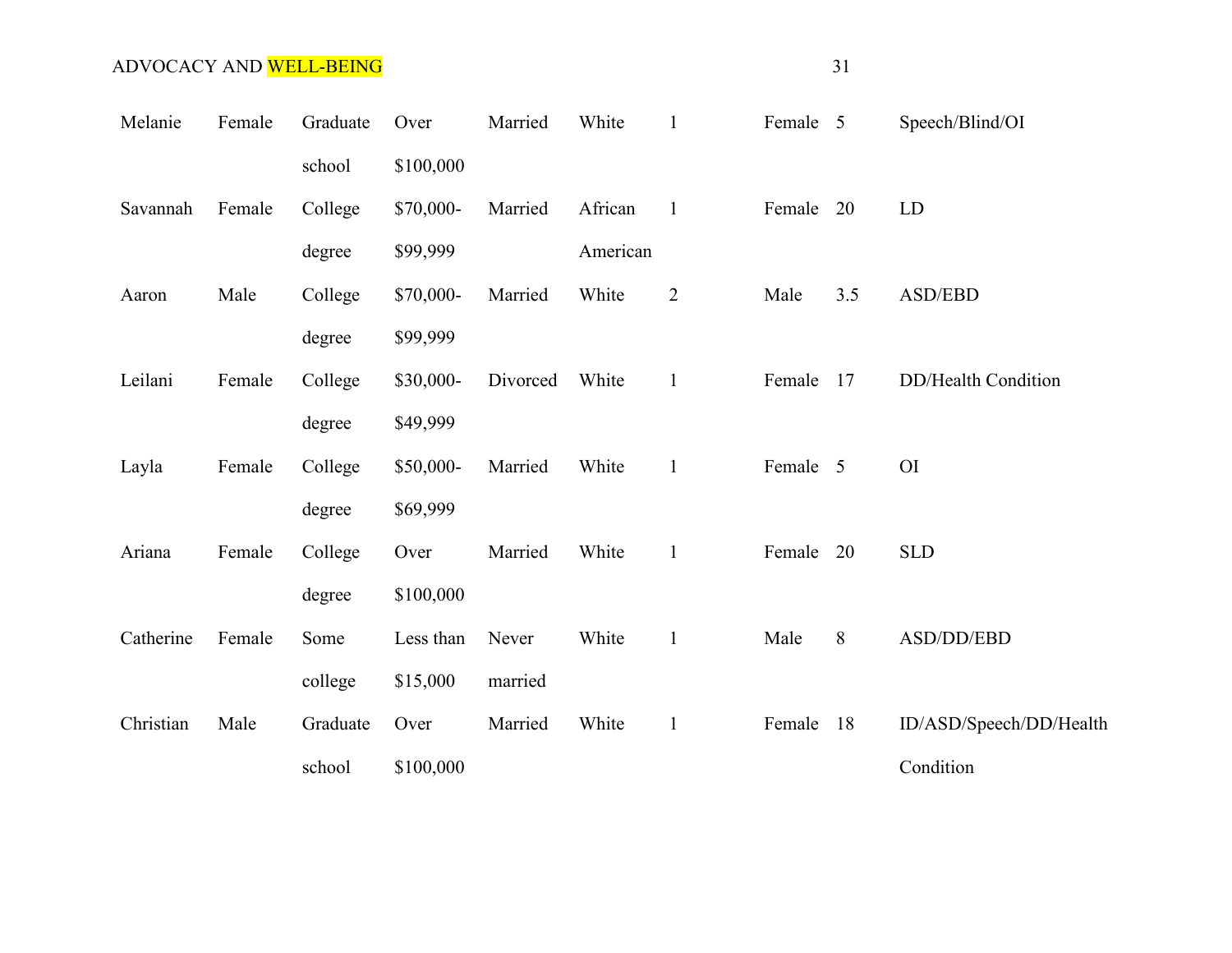| Elizabeth | Female | Some     | $\overline{\phantom{a}}$ | Married | White |   | Female | -16  | SLI/Health condition |
|-----------|--------|----------|--------------------------|---------|-------|---|--------|------|----------------------|
|           |        | college  |                          |         |       |   |        |      |                      |
| Addilyn   | Female | Graduate | Over                     | Married | White |   | Female | - 10 | ID/ASD/Speech        |
|           |        | school   | \$100,000                |         |       |   |        |      |                      |
| Lucy      | Female | Graduate | Over                     | Married | White | 2 | Female | -19  | <b>ID/SLI</b>        |
|           |        | school   | \$100,000                |         |       |   |        |      |                      |

*Note:* All participants names are pseudonyms. SLD= specific learning disability; ASD = autism spectrum disorder; EBD = emotional

behavioral disorder; ID = intellectual disability; SLI = speech/language impairment; DD = developmental delay; OI = orthopedic impairment